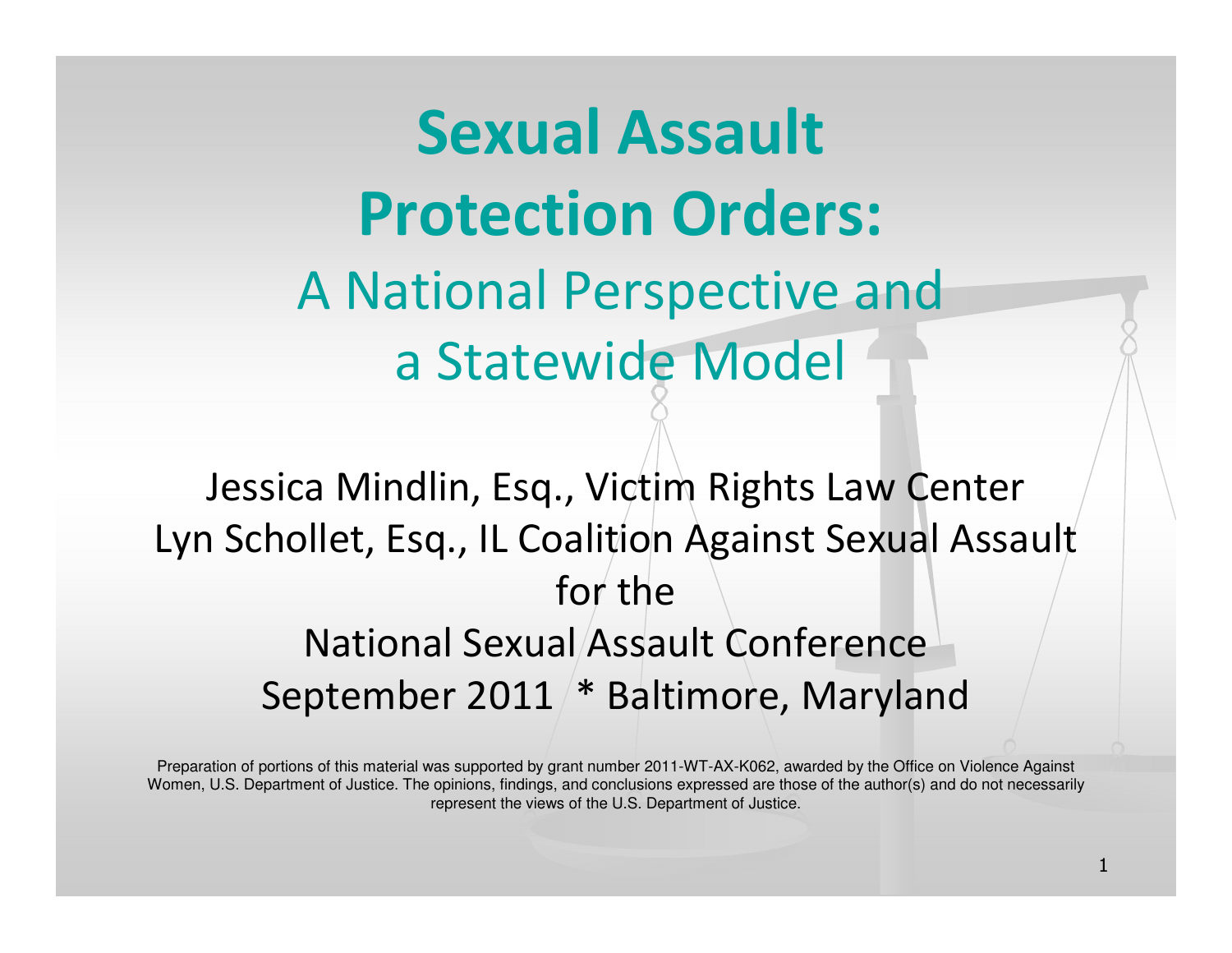### Our Contact Information

Lyn Schollett, General CounselIllinois Coalition Against Sexual Assaultlscholl@icasa.org217-753-4117





Jessica Mindlin, Esq.National Director of Training & Technical AssistanceVictim Rights Law Centerjmindlin@victimrights.org503-274-5477 (Portland, OR)617-399-6720 (Boston, MA)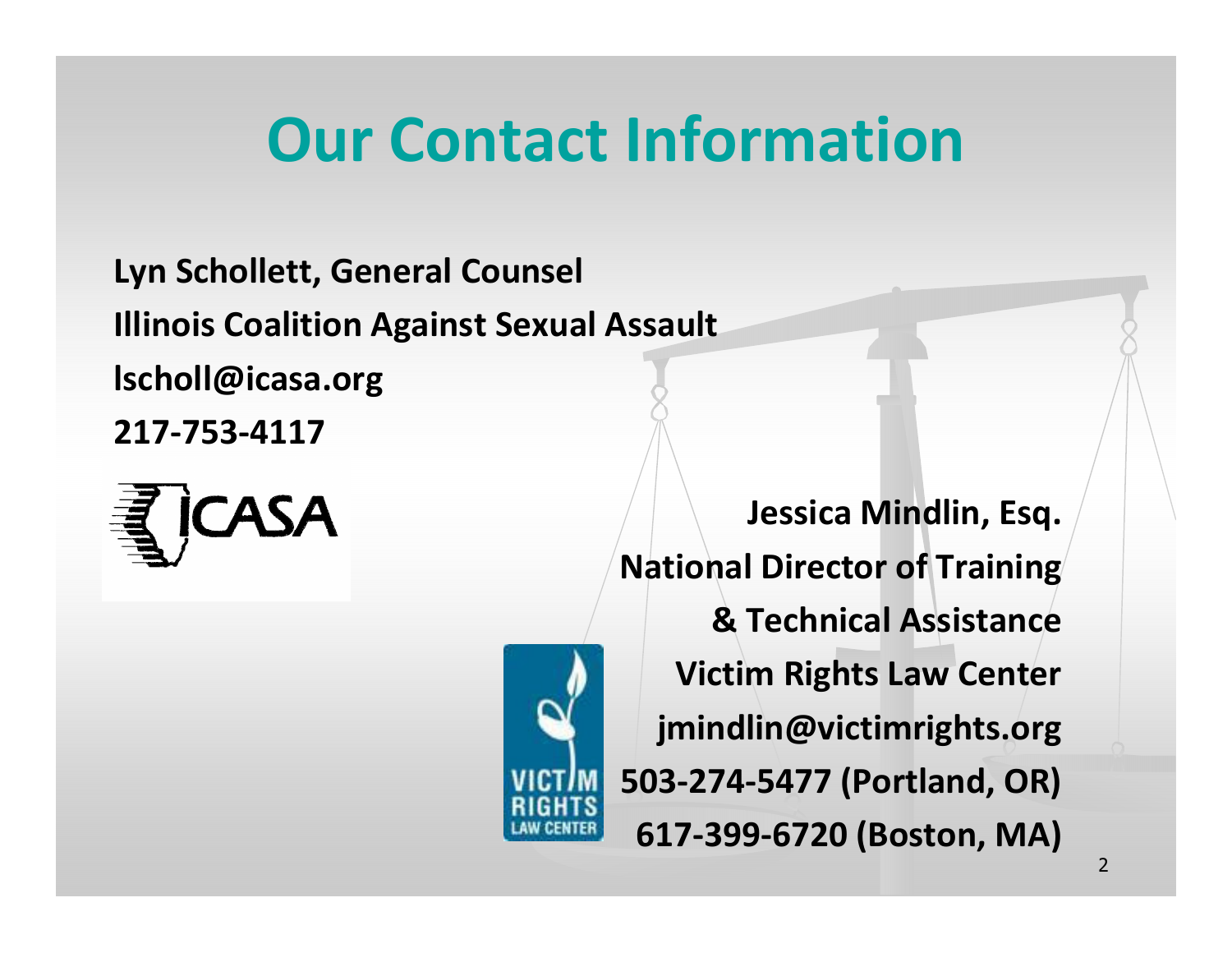### The Scenario

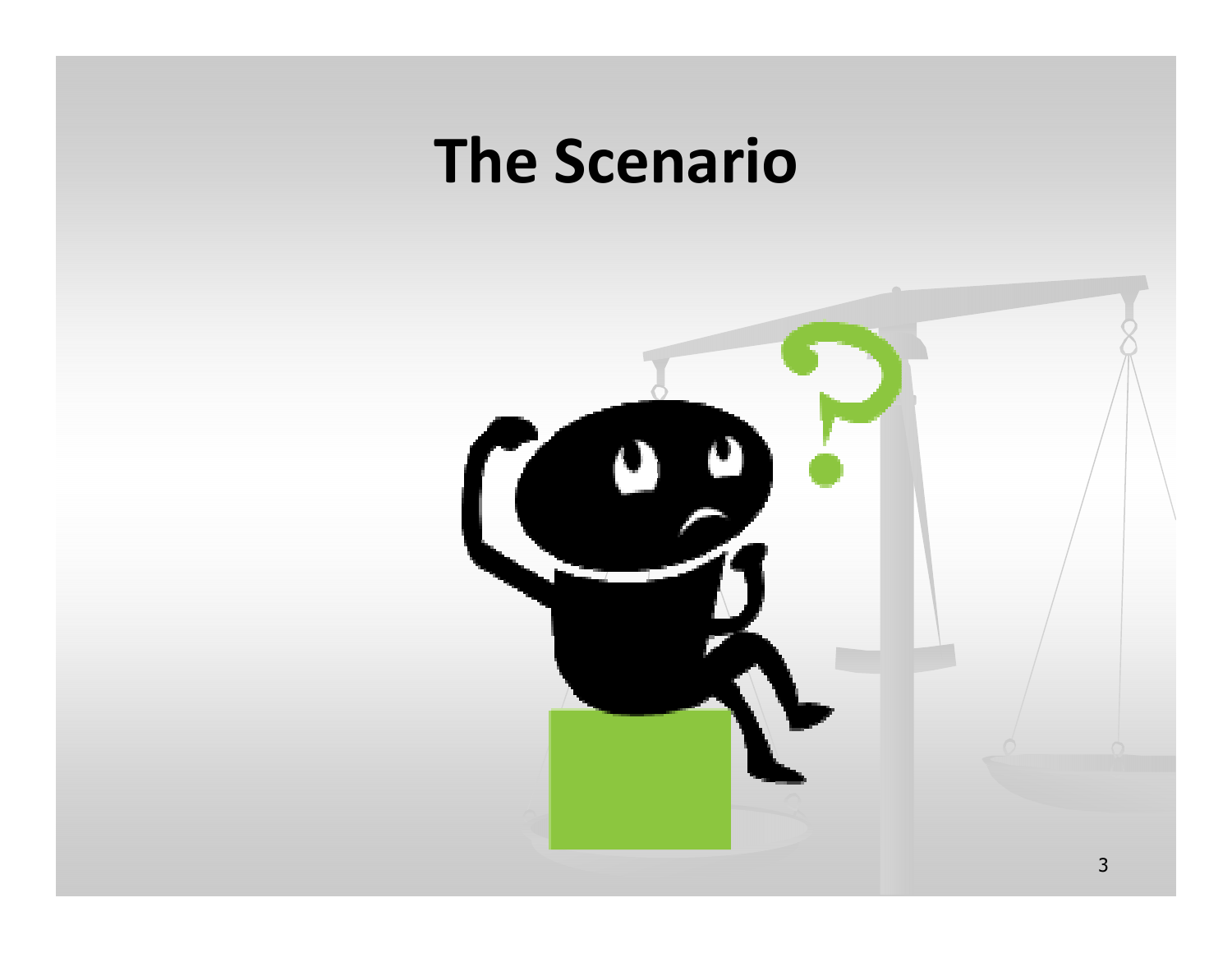## What We're Addressing Today

- **National landscape regarding Sexual Assault** Protection Orders (SAPOs)
- The need for a sexual assault-specific protective order
- $\blacksquare$  The most important elements of an effective SAPO statute in your jurisdiction (state, tribe or territory); a national perspective
- **Lessons learned in the development and** implementation of a SAPO in Illinois

© Please do not reproduce or modify without permission. $\sim$  4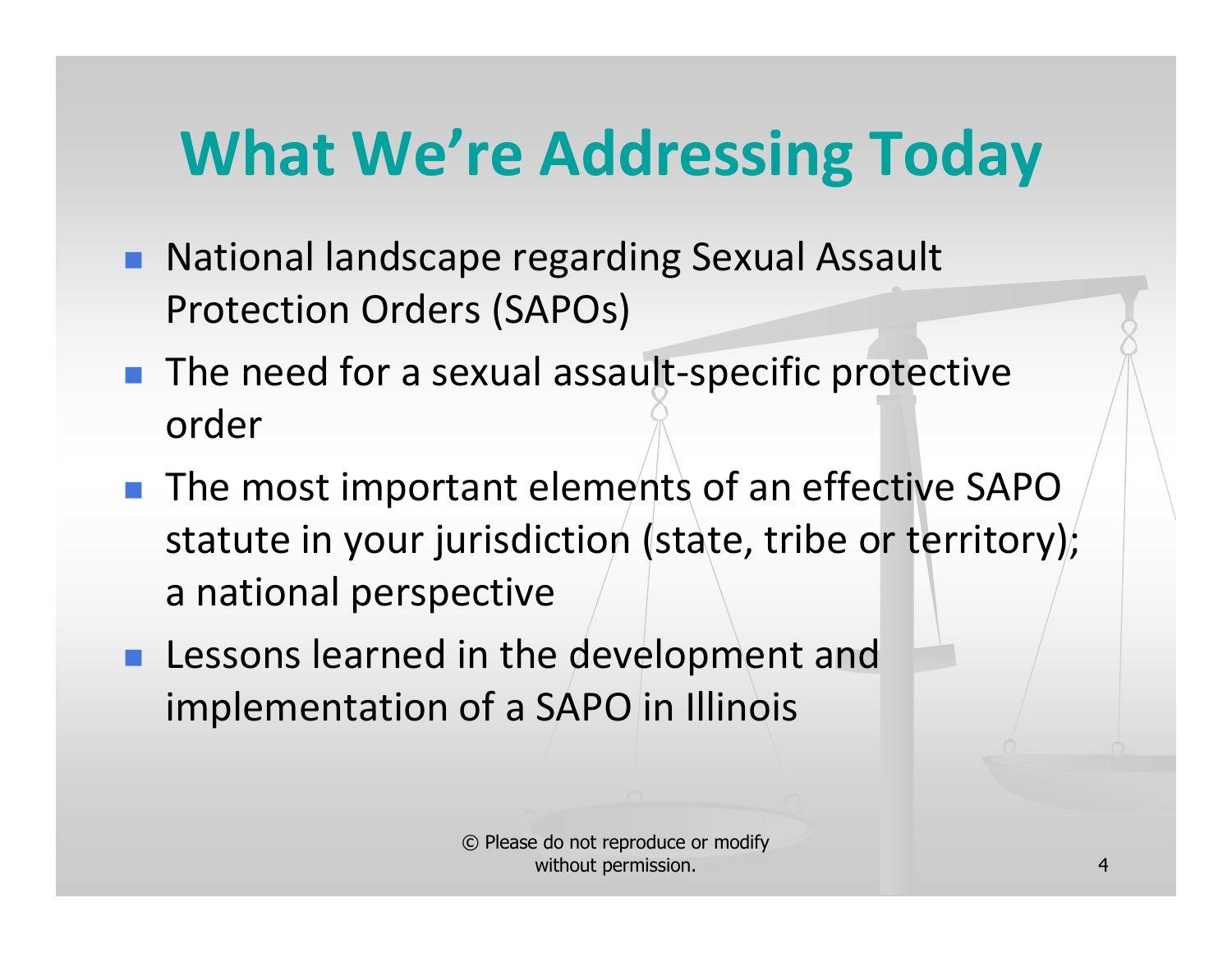### Who Are the Victims of SA?

- **Najority of sexual assault survivors are victims** of non-intimate partner SA:
	- 11-18% of sexual assaults are committed by strangers
	- 27-33% of rape and attempted rape victims are sexually assaulted by an acquaintance, such as a friend, neighbor, co-worker, etc.
	- 18% 23% of SA victims are assaulted by relatives other than a current or former spouse
	- 11% of SA victims are assaulted by a father or step-<br>father
	- © Please do not reproduce or modify without permission. 5■ 24% of victims are assaulted by a current or former spouse or live-in partner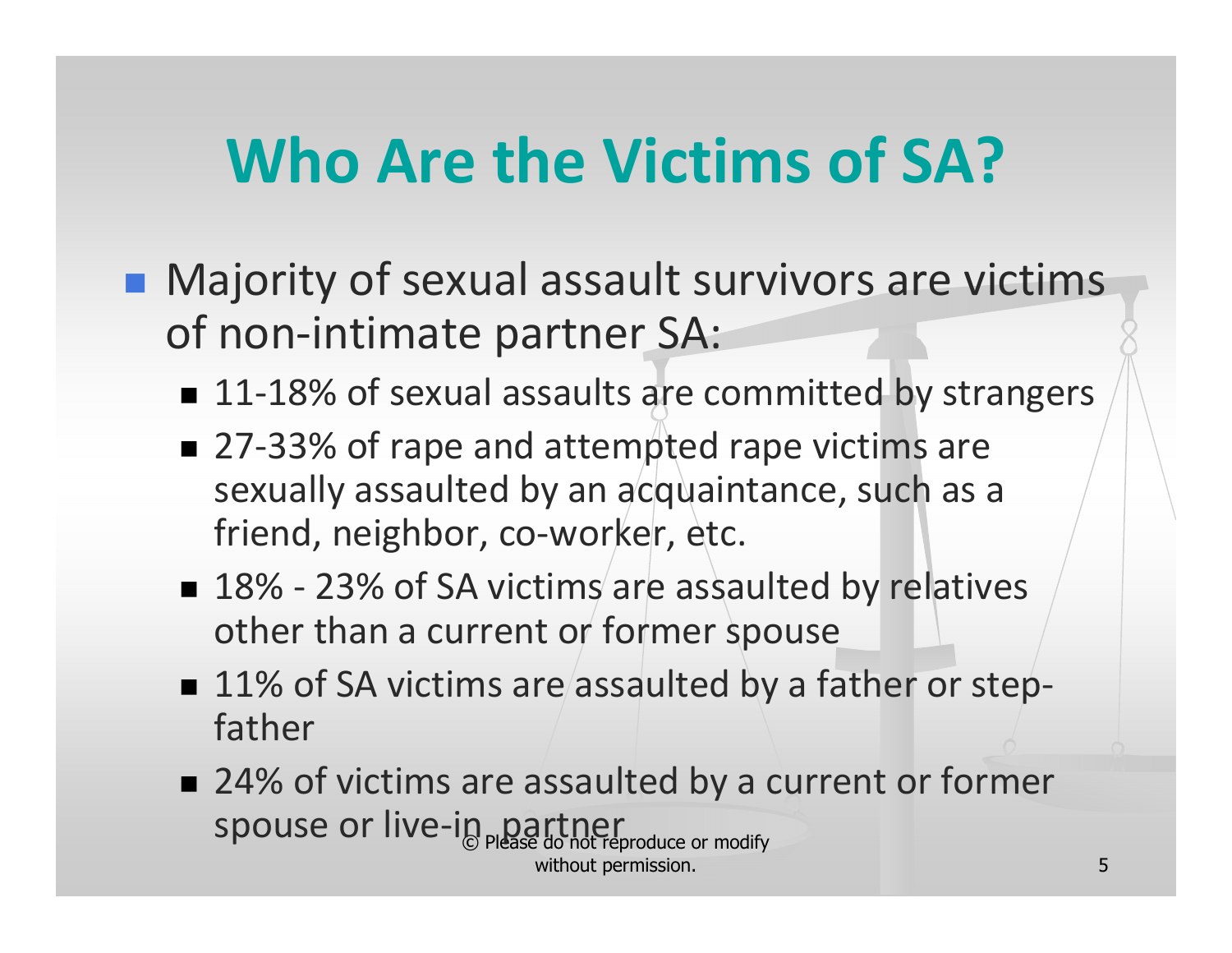### Who Are the Victims of SA?

p. ■ Females ages 12 to 24 are at the greatest risk for experiencing a rape or sexual assault

■ 15% of victims are under the age of 12

**29% are age**  $12 - 17$ 

■ 80% are under the age of 30

© Please do not reproduce or modify without permission. $\sim$  6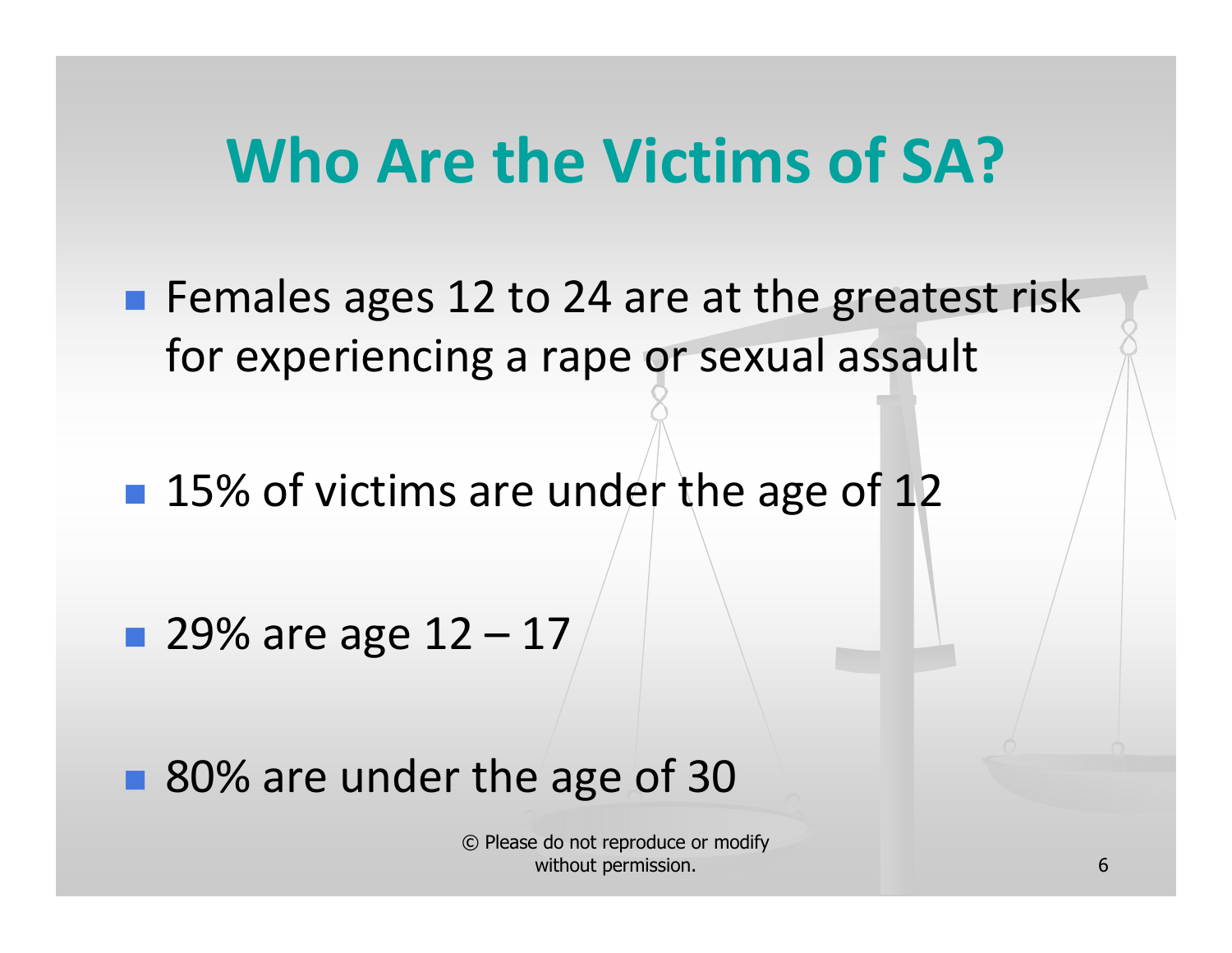## Who Are the Perpetrators of SA?

- **Offenders are mostly male**
- **n** Choose vulnerable victims who they believe will be seen as less credible
- T. **Involve drugs/alcohol in the assault**
- **Premeditate (not a miscommunication)**
- **Are repeat offenders**
- **Use relationship with the V** to perpetrate the crime
- T. ■ Use intoxication, credibility and/or consent as defenses to sexual assault
- **Have access to consensual sex**

© Please do not reproduce or modify without permission.7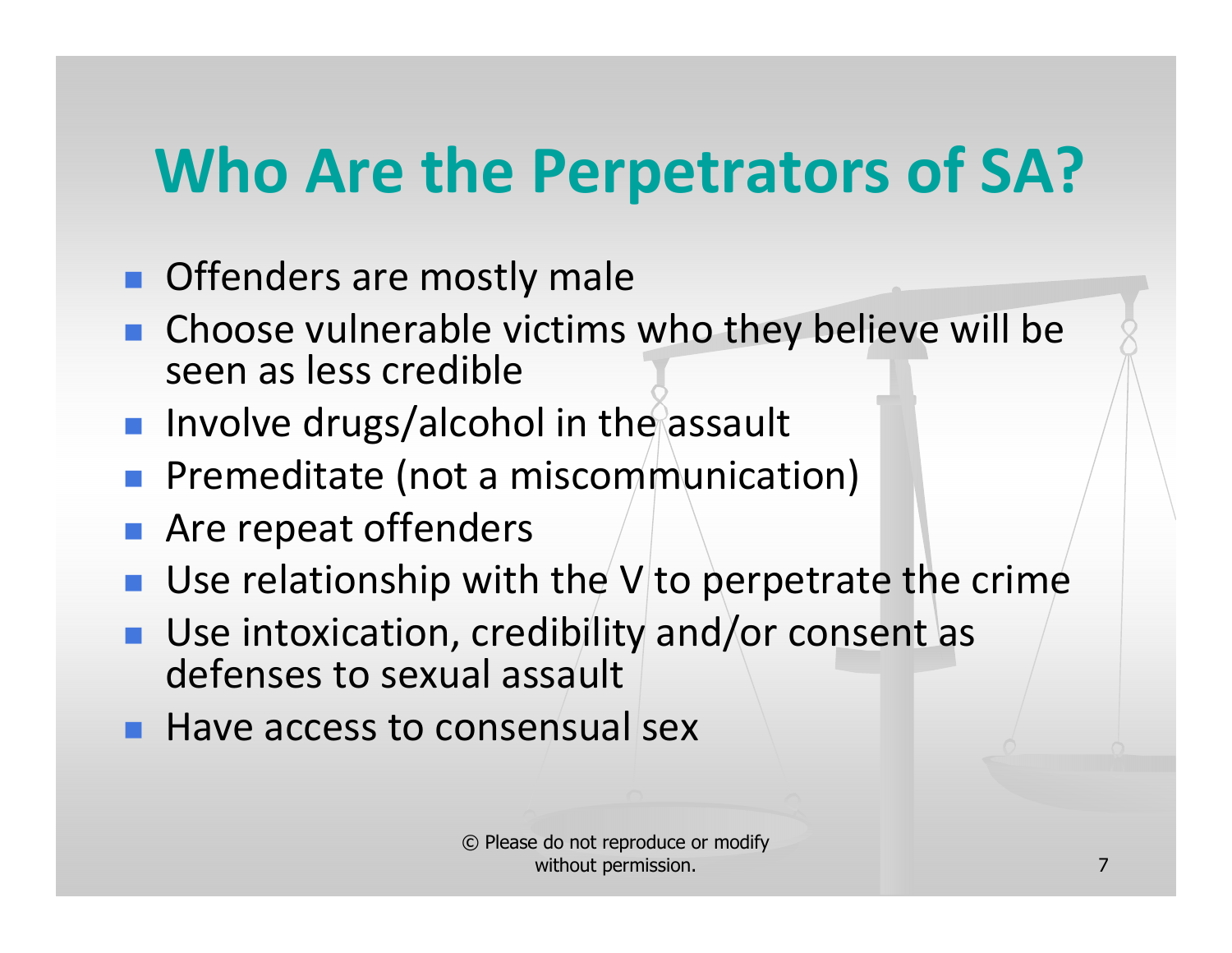### Why Criminal Prosecution Alone Cannot Keep SA Survivors Safe

- Only 16% 25% of rape victims report the crime to law enforcement
- × Over half of all rape prosecutions are either dismissed before trial or result in an acquittal
- a. A rape prosecution is more than twice as likely as a murder prosecution to be dismissed
- $\mathcal{L}_{\mathcal{A}}$  <sup>¼</sup> of convicted rapists serve no prison time; ¼ serve 11 months or less in jail
- п A convicted rapist is 50% more likely to receive probation than a convicted robber
- ٠ 98% of rape victims will never see their assailant apprehended, convicted and incarcerated

© Please do not reproduce or modify without permission.e de la construction de la construction de la construction de la construction de la construction de la constru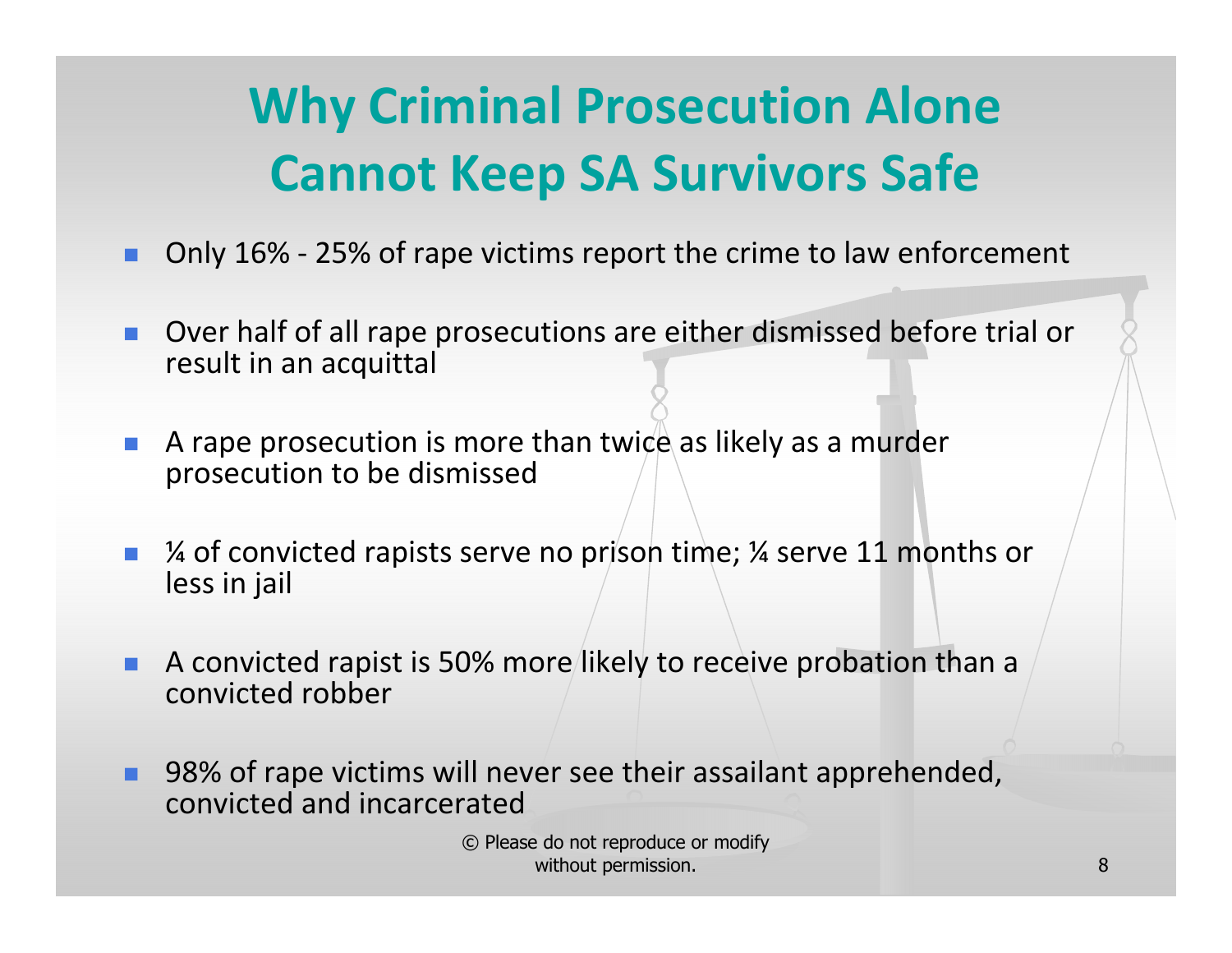## A Quick Review of DV Civil Protective Orders (CPO)

- p. ■ Purpose(s)
- Who has them
- $\blacksquare$  What are the **Nhat are the remedies typically available**
- $\mathbb{R}^2$ ■ Benefits
- Challenges

© Please do not reproduce or modify without permission.е производите на селото на селото на 1990 година, които е од 1990 година, които е од 1990 година, които е од 1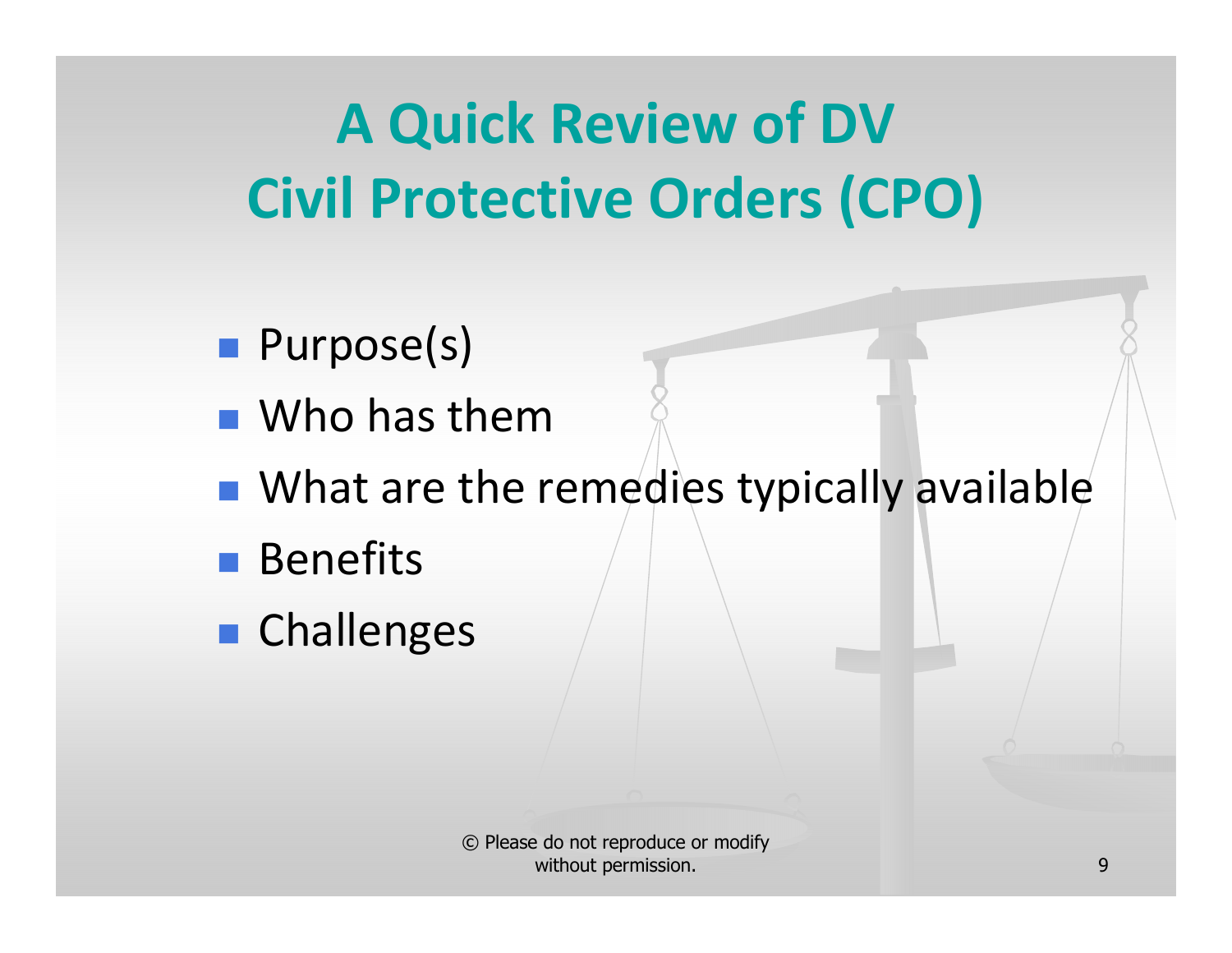### Who Has SAPOs?

- **Illinois was the first state to pass a SAPO (2004)**
- 21 more states have since followed suit
	- Alaska ■
	- California ■
	- Colorado ■
	- Florida ■
	- Illinois ■
	- Maine ■
	- Maryland ■
	- Massachusetts
- 
- $\blacksquare$  Minnesota  $\parallel$   $\blacksquare$  Texas
- 
- New Mexico Nermont
- North Carolina A Virginia
- 
- Rhode Island Wisconsin
- Michigan **Kommunism South Dakota** 
	-
- Montana A B → Tennessee
	-
	-
- Oklahoma | Washington
	-
	- © Please do not reproduce or modify without permission. $10$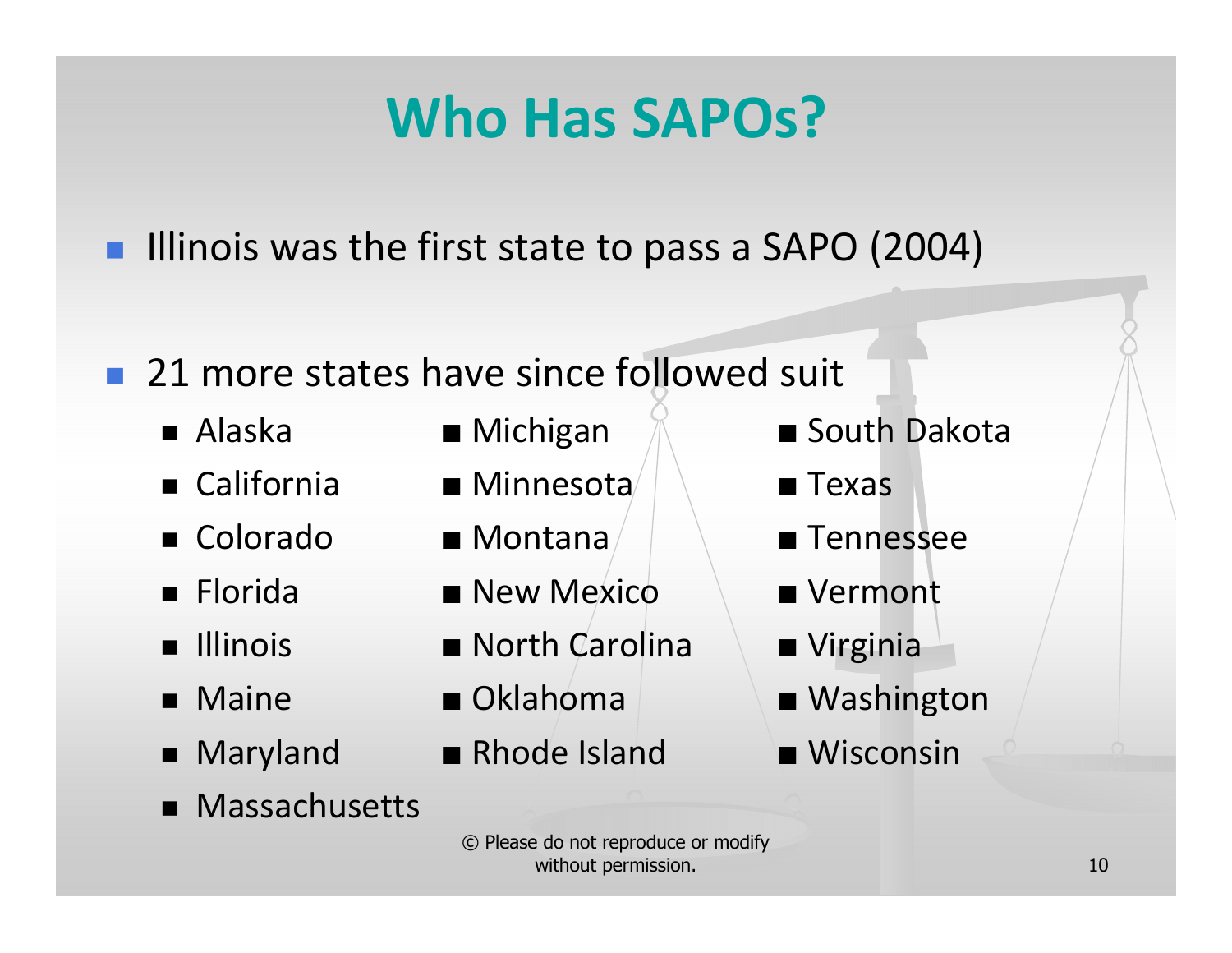### Five Critical Issues in States with SAPOs

- 1) Who is eligible
- 2) How/Is "sexual assault" defined
- $\mathbb{R}^2$ ■ 3) Standard of proof/Showing required
- 4) Relief available
- 5) Sanctions/Enforcement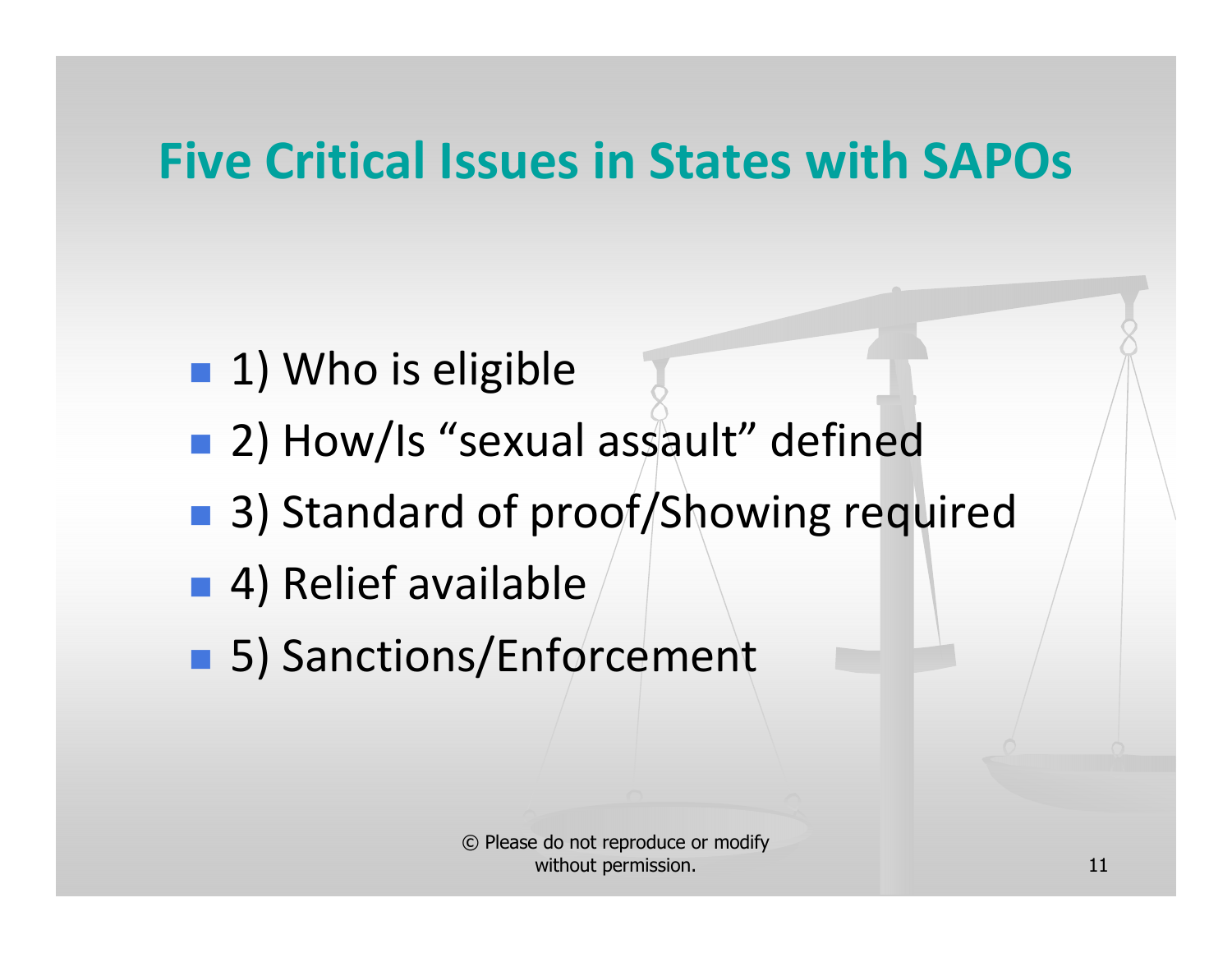# Who Is Eligible?

- **Non-intimate partner only?**
- **Adults only versus minors too?**
- Multiple orders?
- Victim who lacks capacity?

#### T. Best practices:

- Broadest category possible
- $\blacksquare$  Include protections for minors
- Consider which courthouse most appropriate
- $\blacksquare$  Allow multiple orders if terms are different
- Avoid unintended beneficiaries (invites backlash)
- Long time period in which to apply
- H Multiple portals for Vs who do or may lack capacity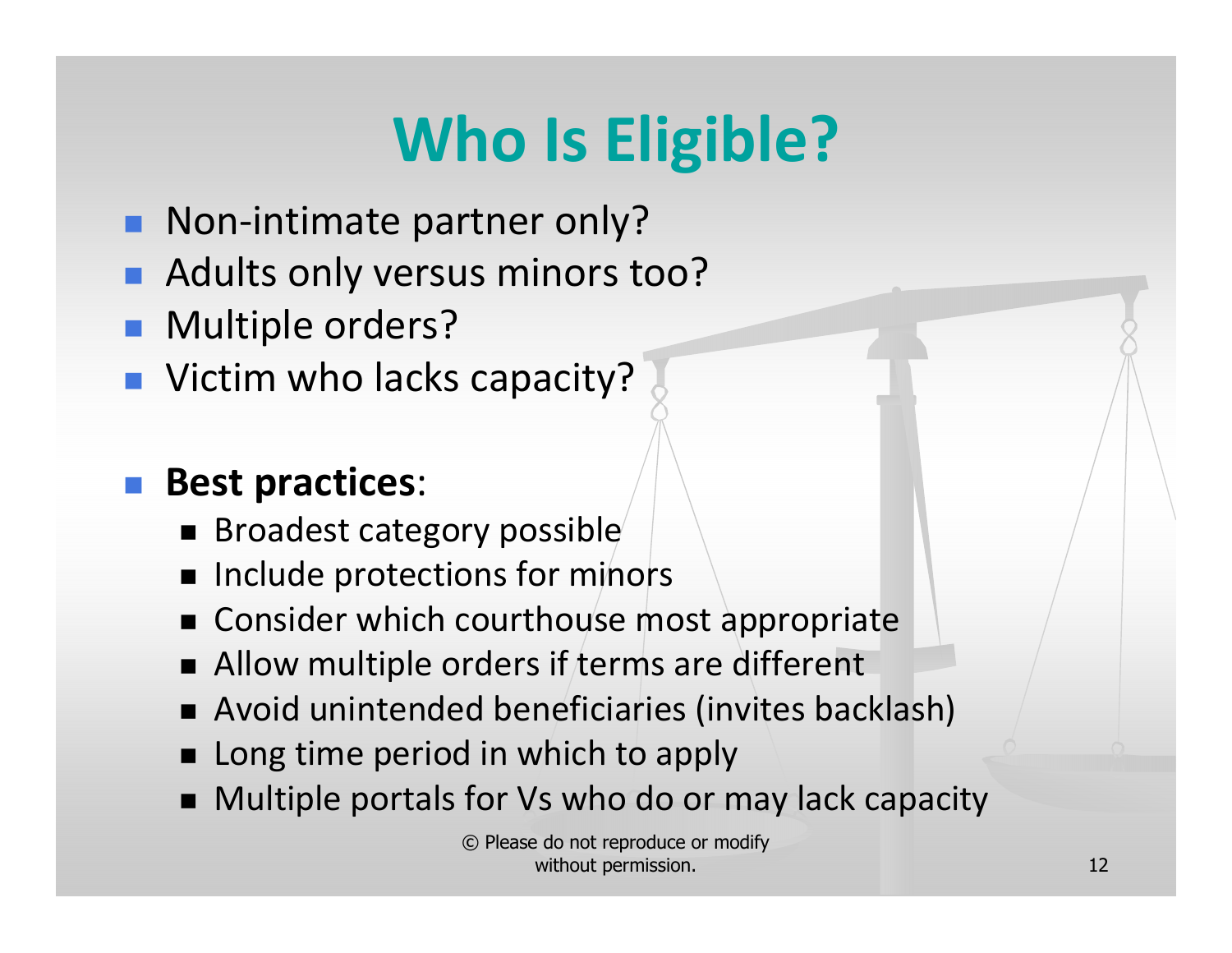# Underlying Conduct ?

- Sexual assault only?
- $\overline{\phantom{a}}$  How is the underlying conduct defined?
	- Criminal codes are too narrow
	- $\blacksquare$  Don't want it to look like a criminal hearing minus def's rights
	- $\blacksquare$  If it's a detailed list, risk you/leave something out

#### Best practices:

- $\blacksquare$  Create your own definitions
- H Do not rely solely on criminal statutes
- Go broad
- Get judicial input: assess risks if judges likely default to crim law definitions & standards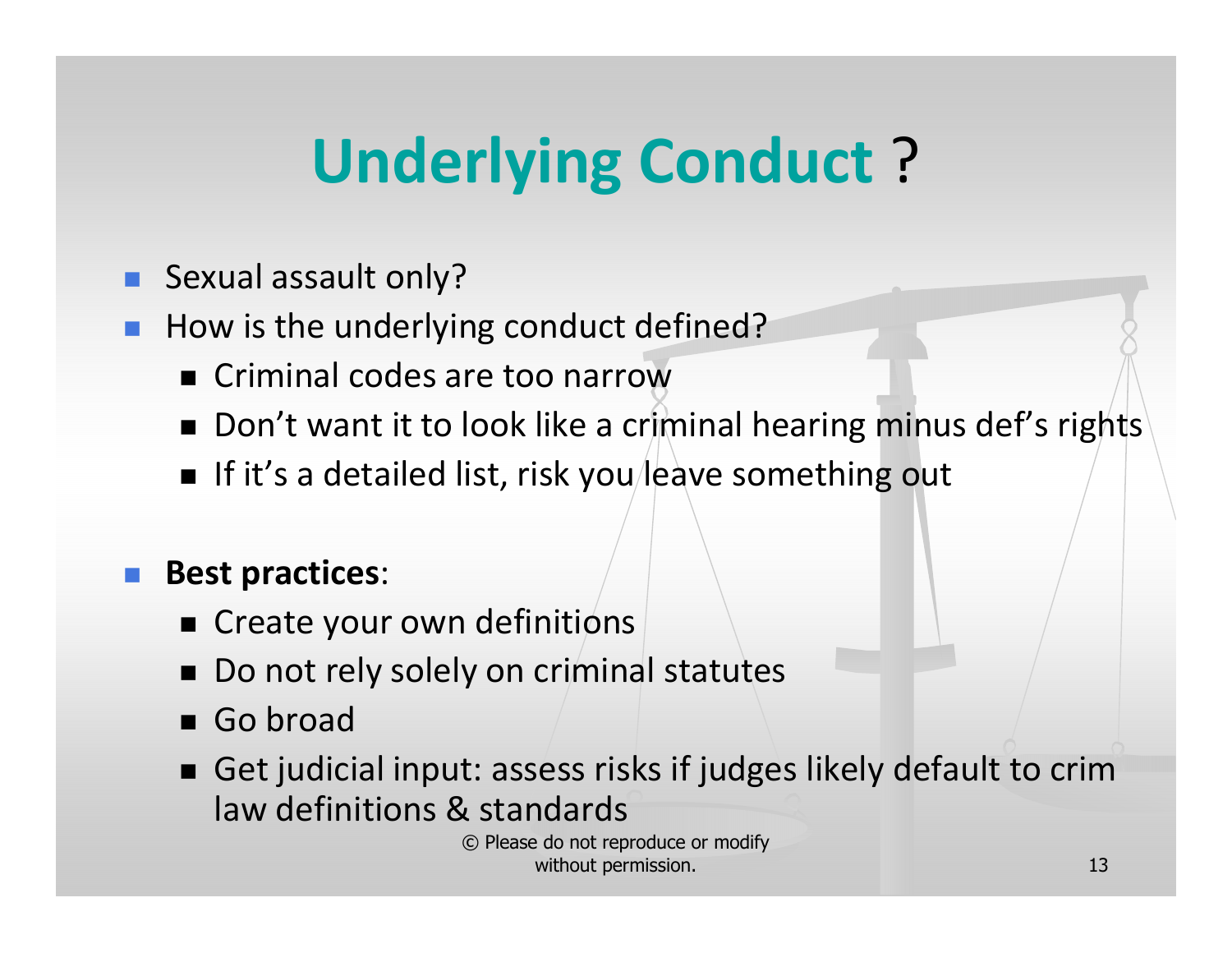### Standard of Proof?

- not); and (2) clear and convincing (highly & substantially ■ Currently in use: (1) Preponderance (more likely true than more probable that it is true than that it is not true)
- $\blacksquare$  "Threat of future harm"
- Police report
- $\quad \blacksquare$  What evidence is allowed / excluded

### **Best practices:**

- $\blacksquare$  Lowest threshold Preponderance
- Address what showing is required (substantial likelihood; reasonable fear); Include for the various hearings (ex parte, continuation, renewal, etc.)
- Do not require a report to LE
- If a time period is proscribed, allow supporting evidence that falls outside the period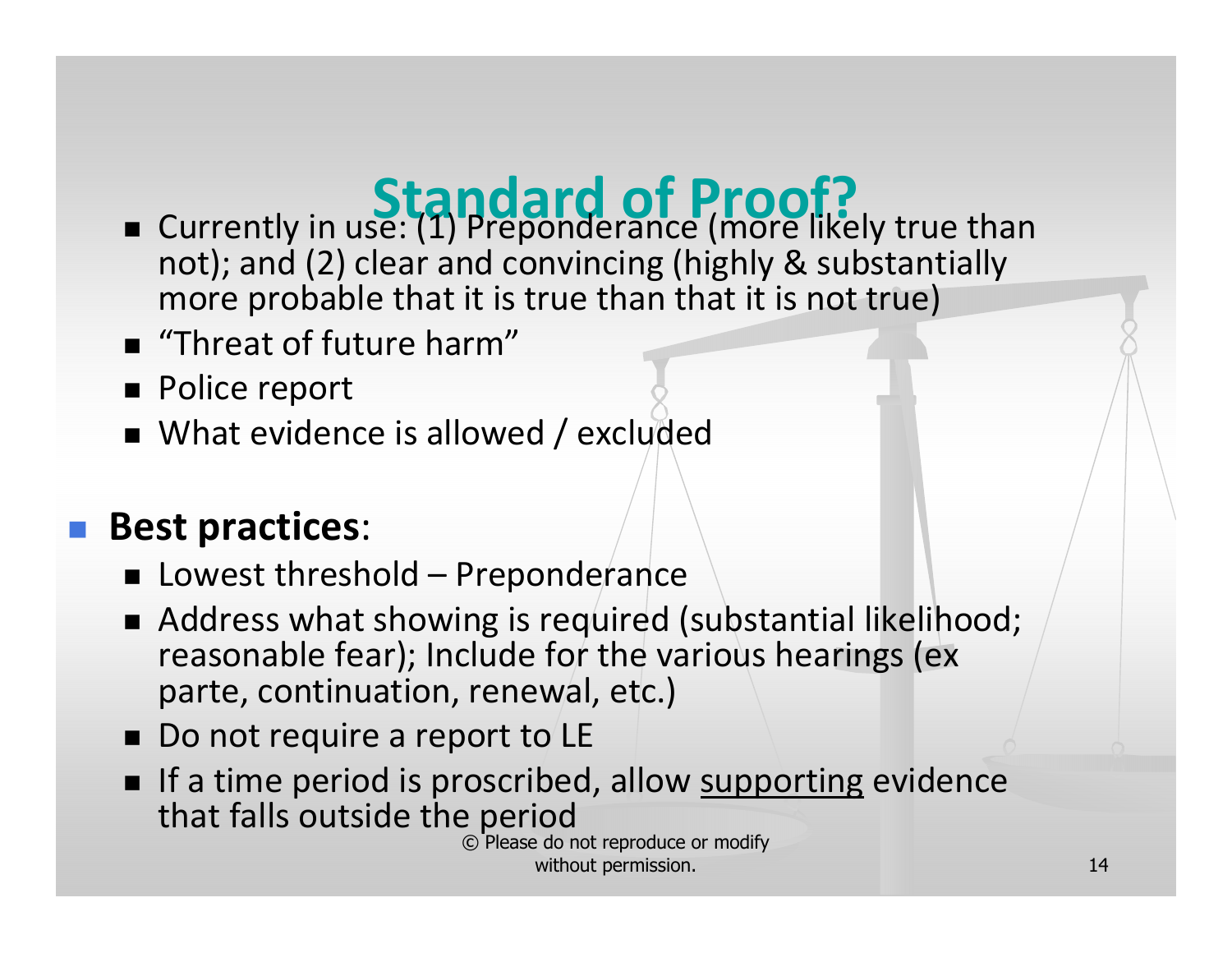### Relief Available?

- Stay away / no contact
- Compensation for damage to property
- Moving expenses
- Mental health counseling (\$ for V; mandated for Resp)
- Attorney's fees
- Gun dispossession
- $\blacksquare$  School remedy
- Duration

#### ٠ Best practices:

- $\blacksquare$  Be inclusive / think broadly
- $\blacksquare$ Include generic language to give court additional authority
- Mandate the most important elements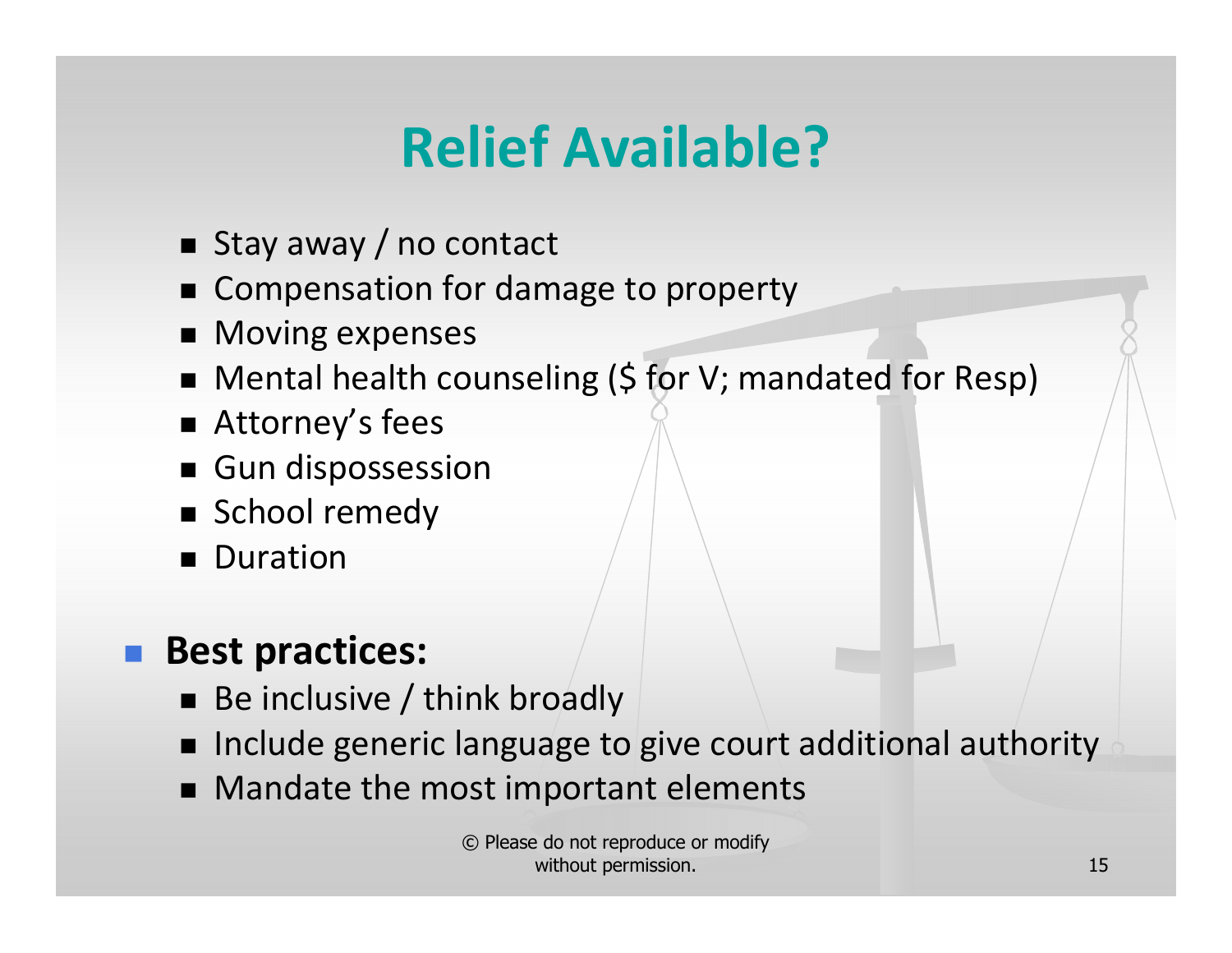### Implementation and Enforcement

- п Mandatory Arrest
- Is violation a crime? Contempt? Both?
- **College** Forms
- Service
- F. Entry into LE data base

#### Best practices:

- **K** Know how forms are approved & distributed in your jurisdiction
- Mandatory arrest for violation
- $\blacksquare$  Forms:
	- Make them accessible on multiple website & in different languages
	- Provide for updates
- Allow for civil suit and damages in addition to other remedies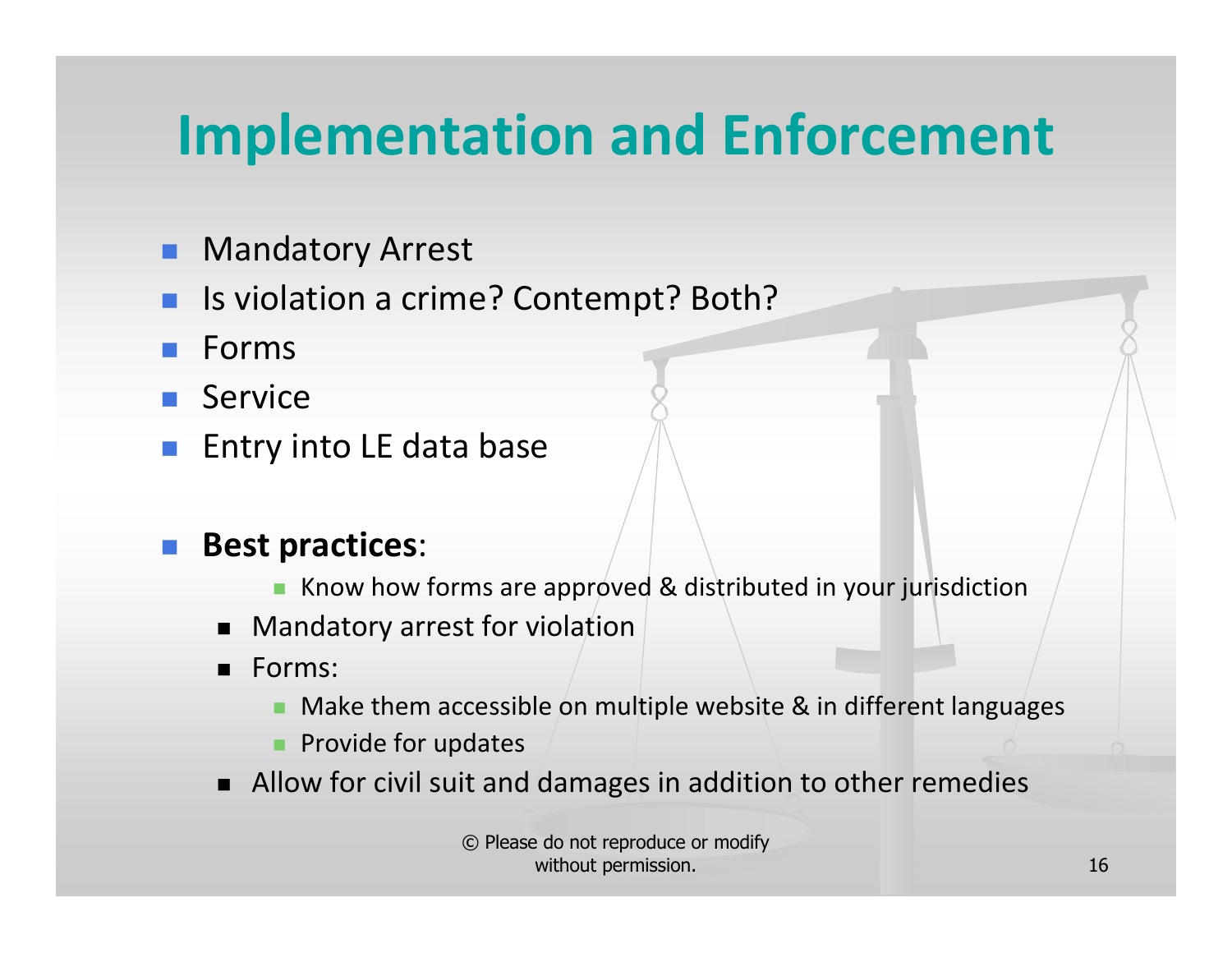# 10 Additional Considerationsor Tips to Take Home

1) Strategy & timing / Criminal & civil

- 2) Venue
- 3) Discovery
- 4) Rape shield
- 5) Victim appearance/testimony

© Please do not reproduce or modify without permission. $17$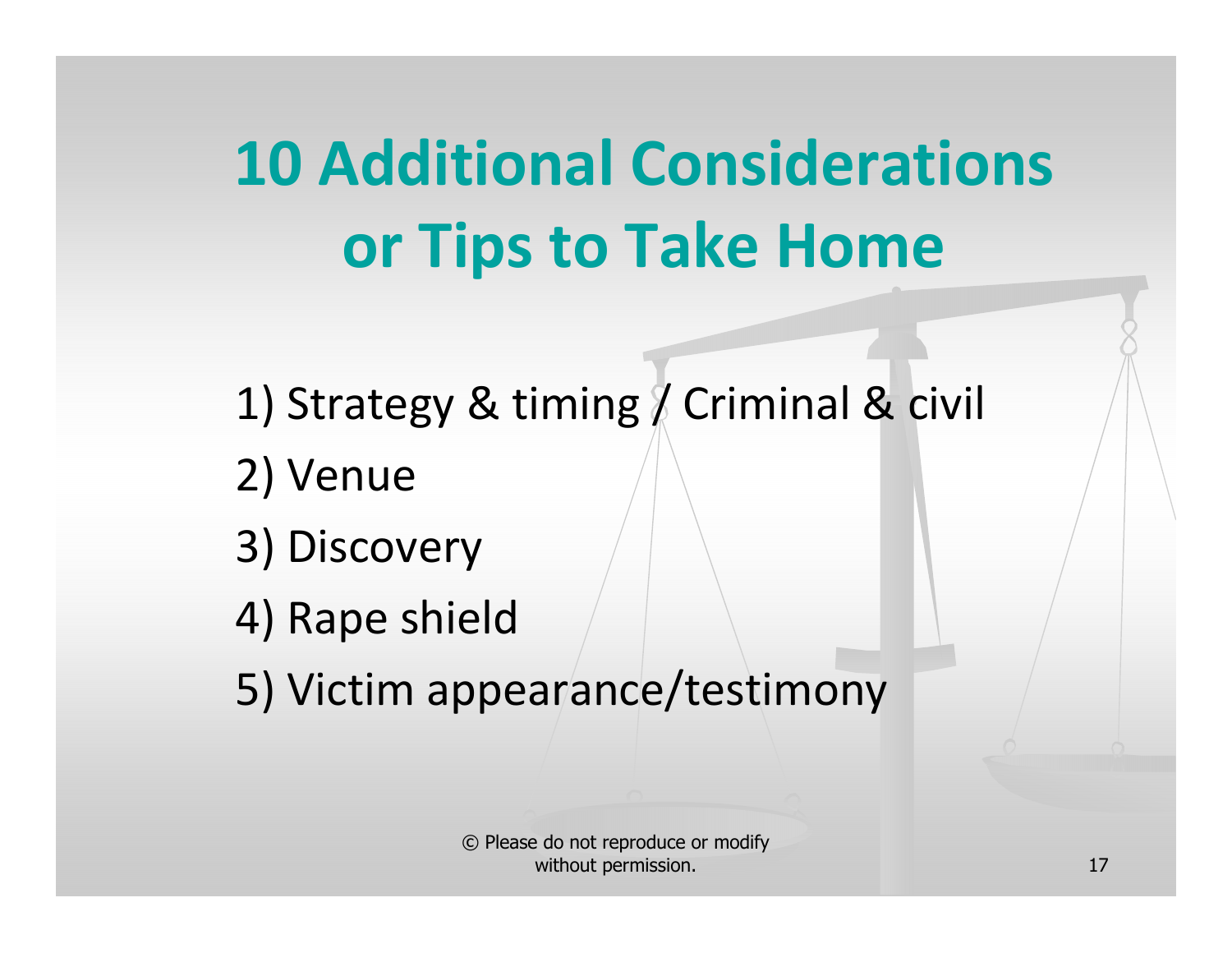10 Additional Considerationsor Tips to Take Home cont.

6) Aiding and abetting7) Protected parties 8) Attorneys for petitioners9) School remedy/School issues10) Nondisclosure of address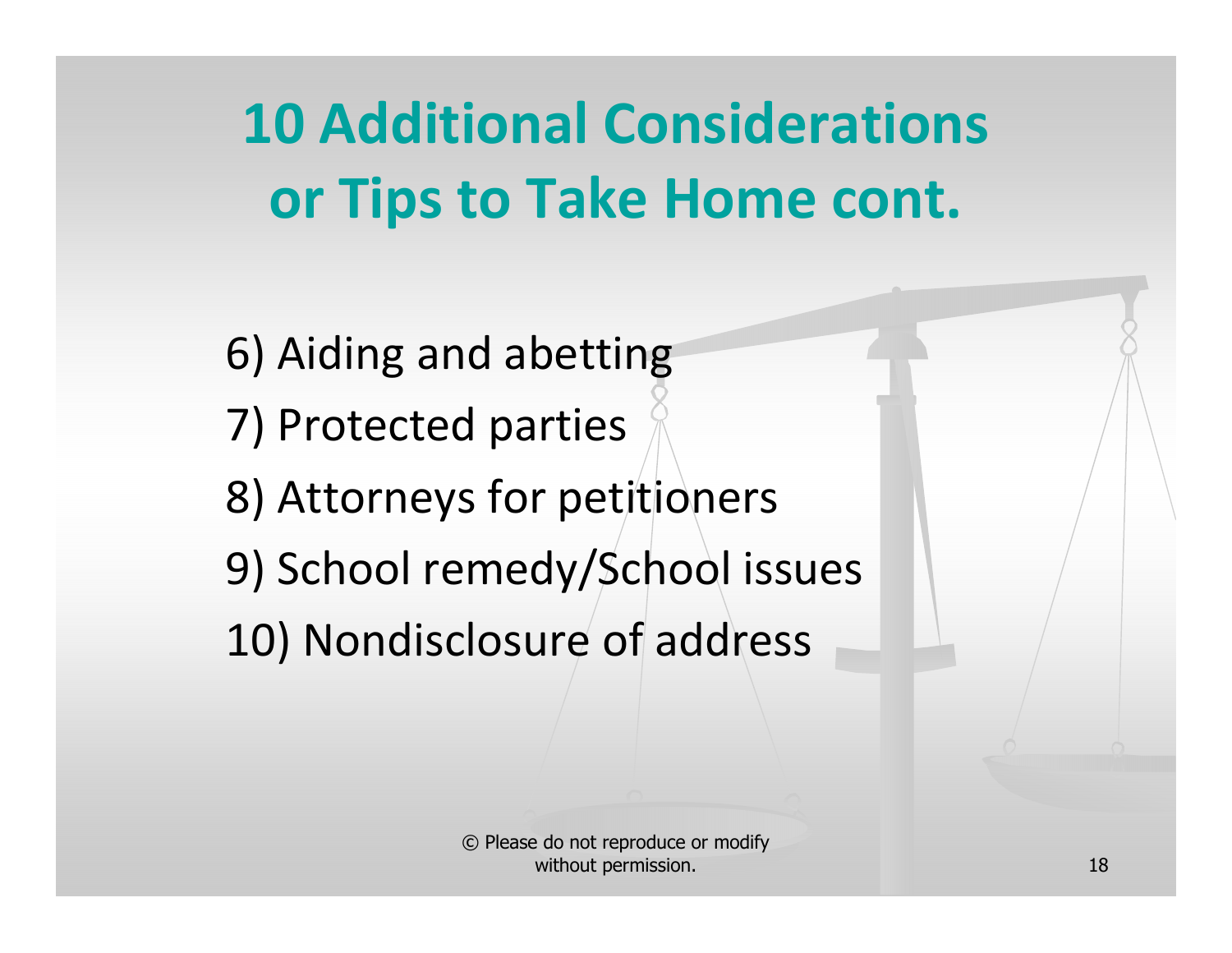# Creating a Protective Order in Your State

### Illinois Civil No Contact Order as a model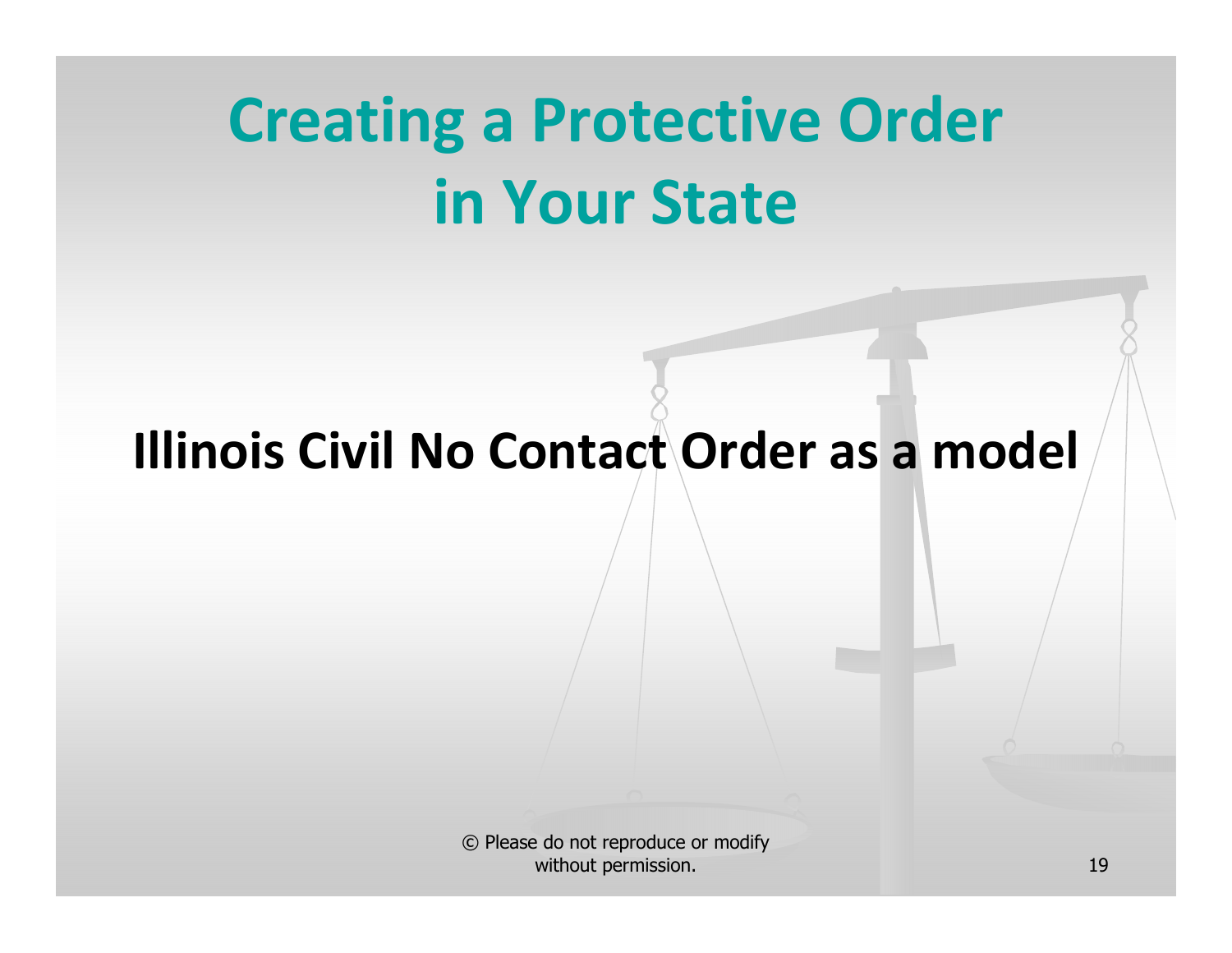### Establish Need

p. **Determine whether your state's current law** protects all sexual assault victims

■ Create a concept paper

**R** Identify allies

© Please do not reproduce or modify without permission. $\sim$  20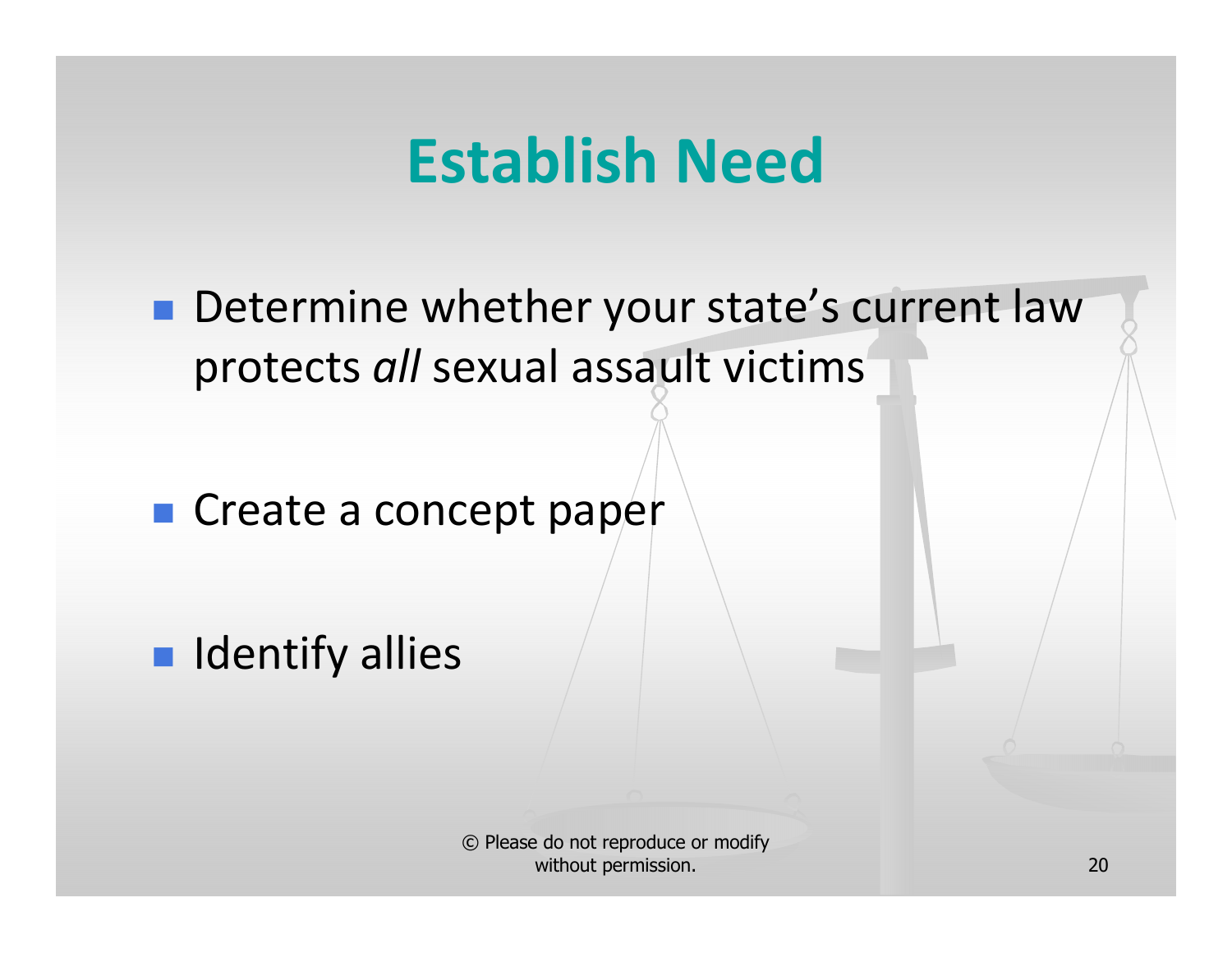### Interdisciplinary Focus Groups

### **E** Composition

■ Geographic diversity

■ Who will organize them?



 $\blacksquare$ Questions to ask

> © Please do not reproduce or modify without permission..  $21$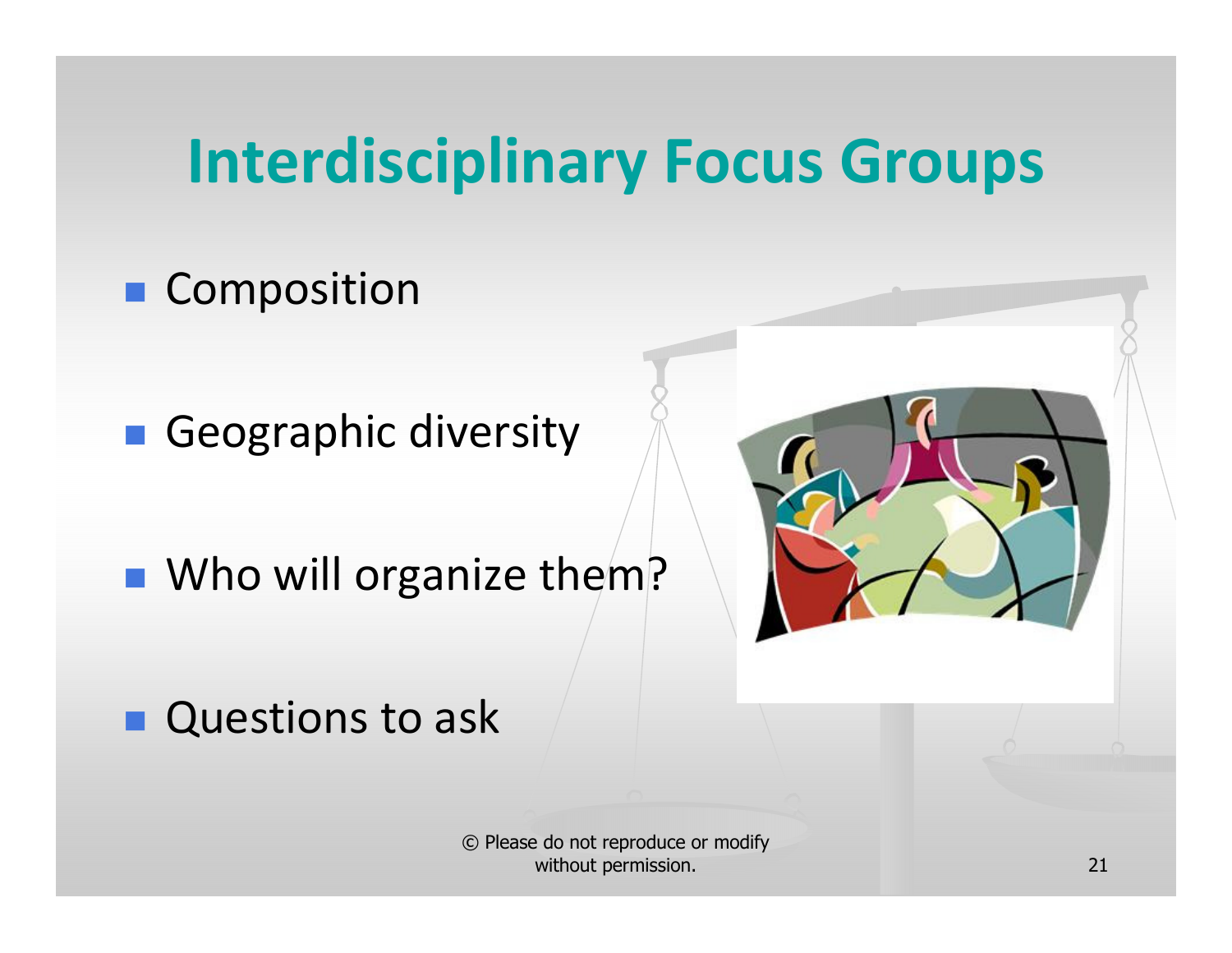### Legislative Drafting

p. **Nill your bill be brand new or look like** something your state already has?

 $\blacksquare$  Identify the "deal-breaker" elements to your statute.

> © Please do not reproduce or modify without permission.<u>. 22</u>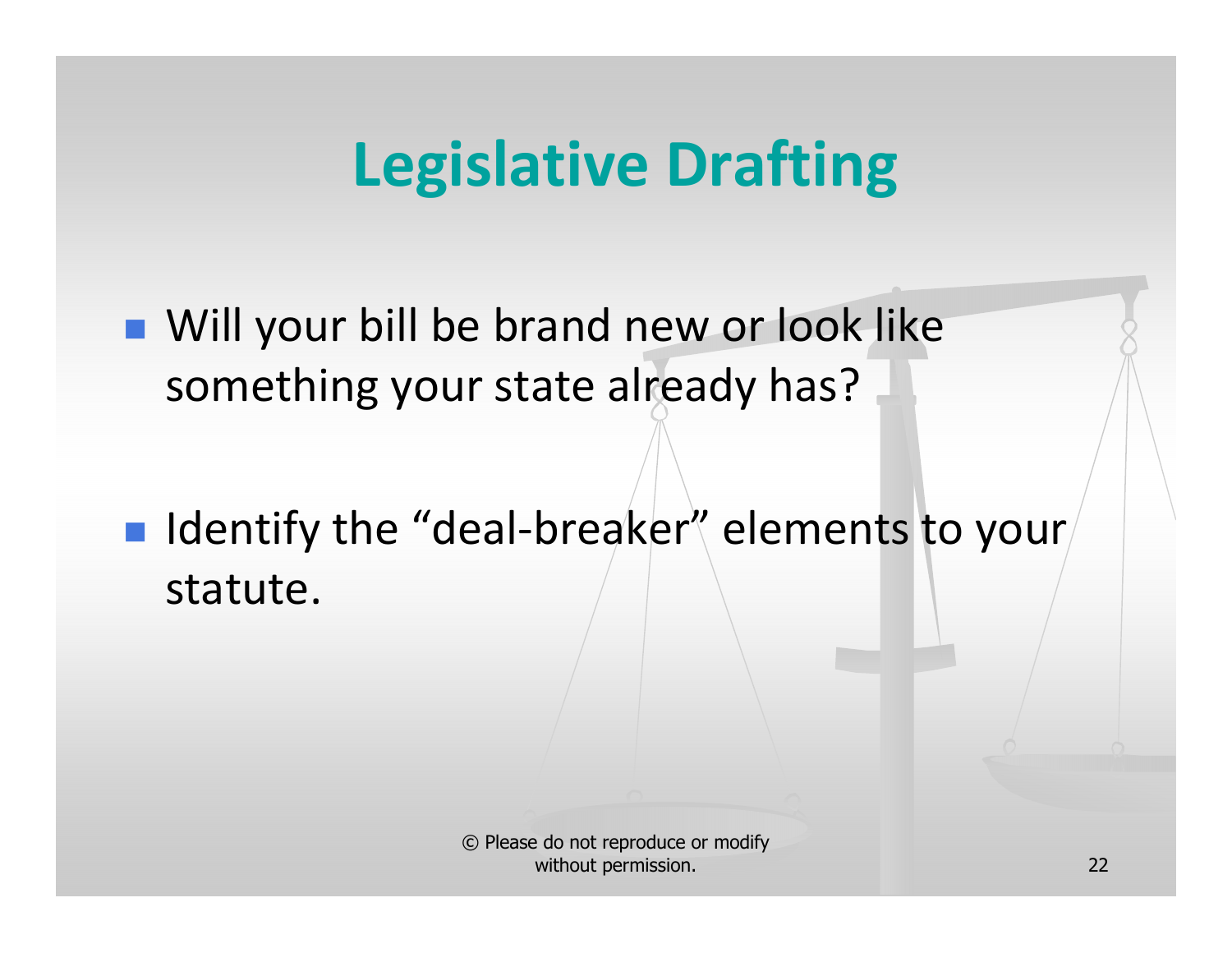### Working at the Capitol

p. ■ Work with staff

**Select sponsor carefully** 

■ Who are the other stakeholders at the Capitol?

**Necessity of victim testimony**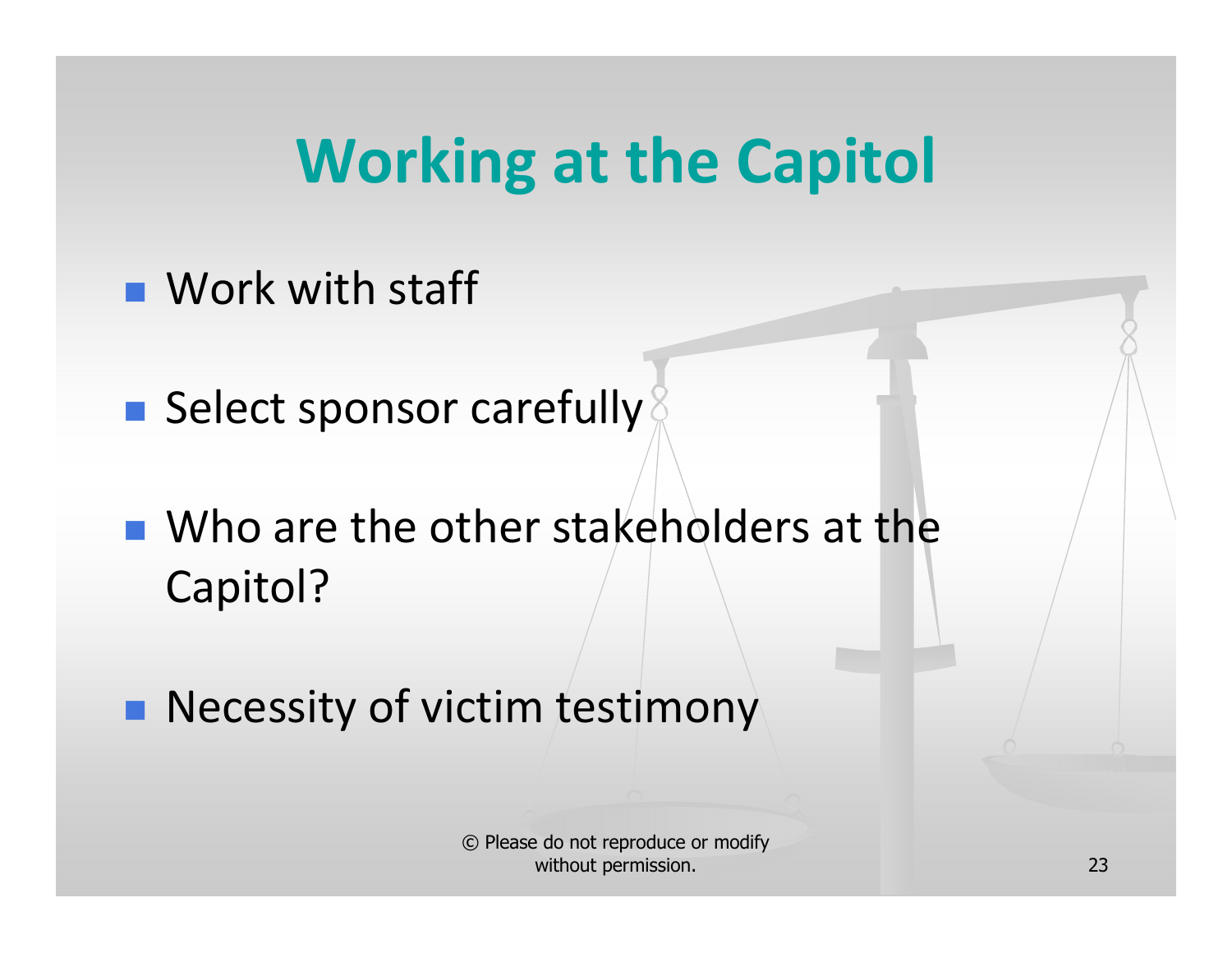# Anticipating and Responding to Barriers

- p. ■ What if the victim is lying?
- Won't the defendant be unfairly labeled a rapist?
- $\blacksquare$  Doesn't the victim have to allege the same elements as a sex crime?
- **Shouldn't this case be criminally prosecuted?**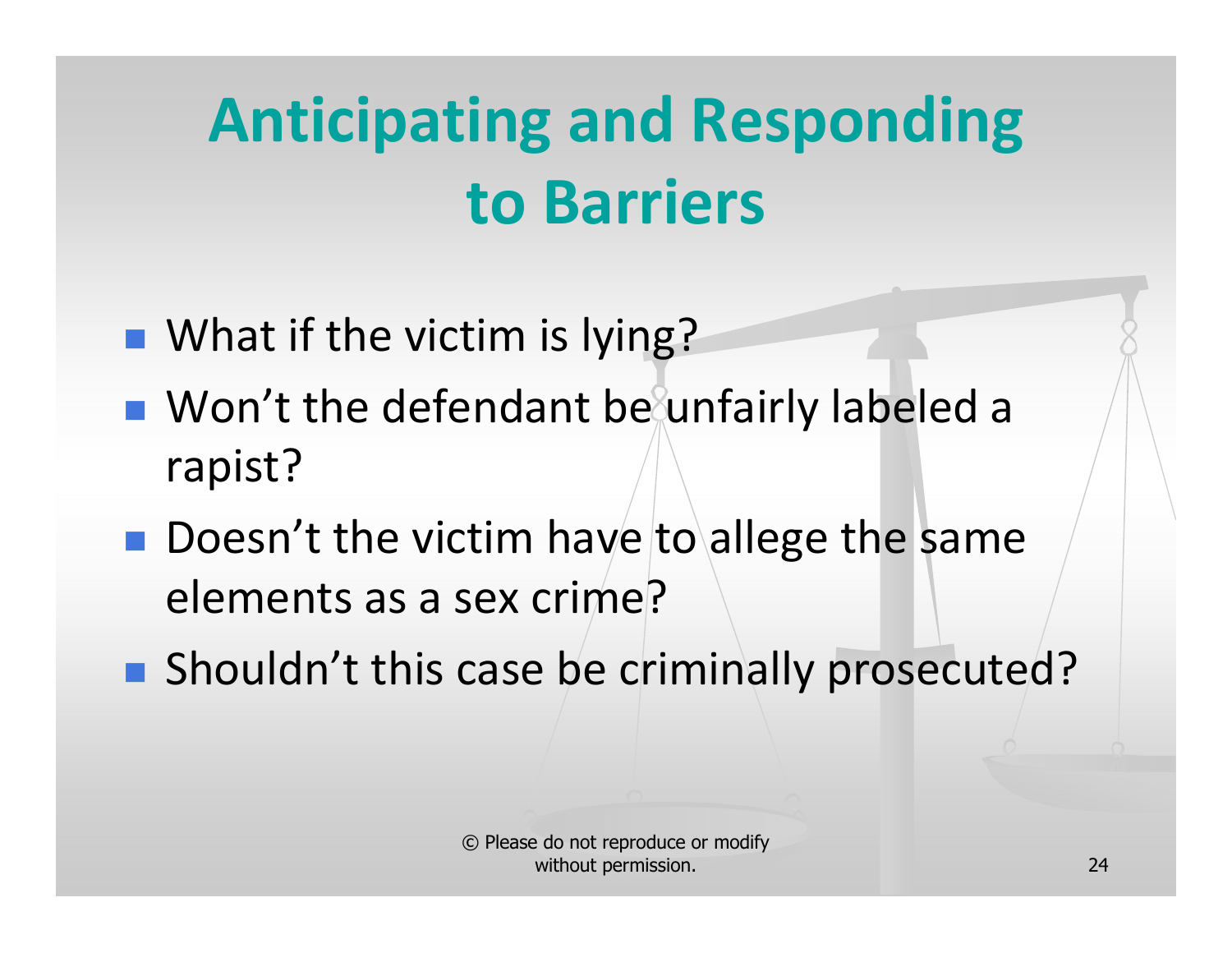# Anticipating and Responding to Barriers

- p. **Prosecutors won't want the victim's prior** testimony on the record.
- **This order will divert/impair prosecutions.**
- **Implementation will be a bear.**
- **Shouldn't she have to file a police report to** get an order?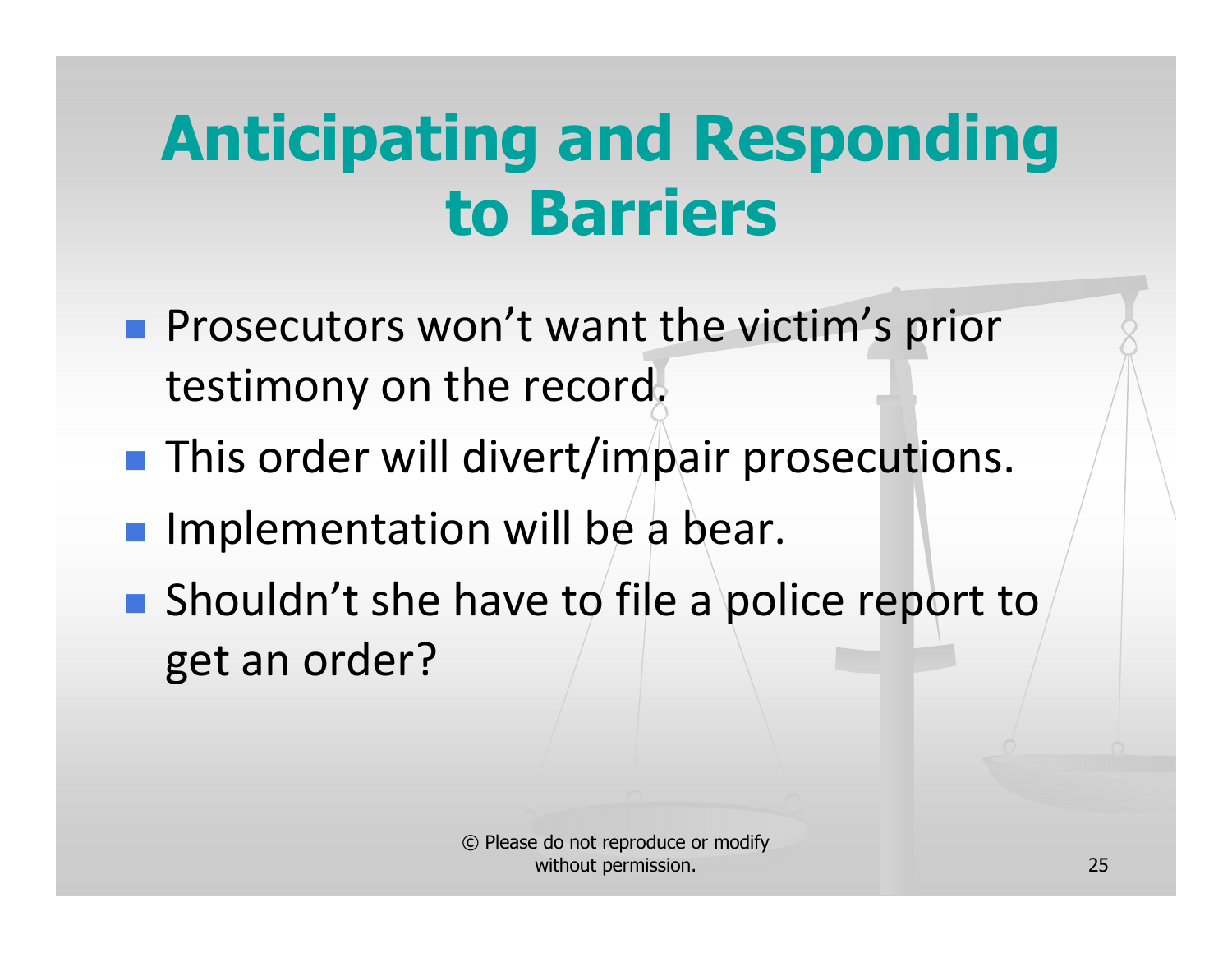## Anticipating and Responding to Barriers

- If the victim appears *profise*, the defense will attack her.
- What prevents a victim from waiting a long time to get a CNCO?

© Please do not reproduce or modify without permission. $\sim$  26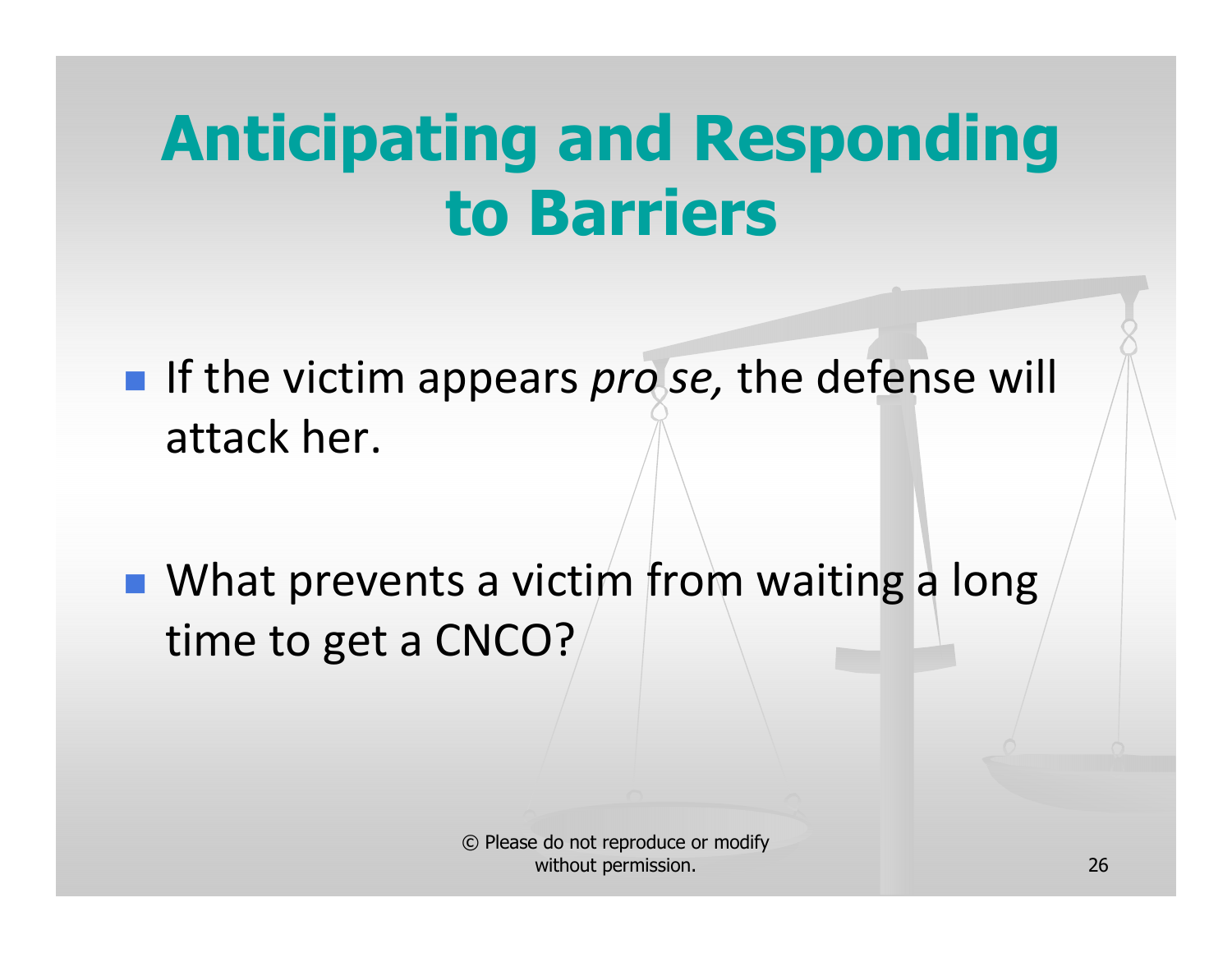## How many have been issued?

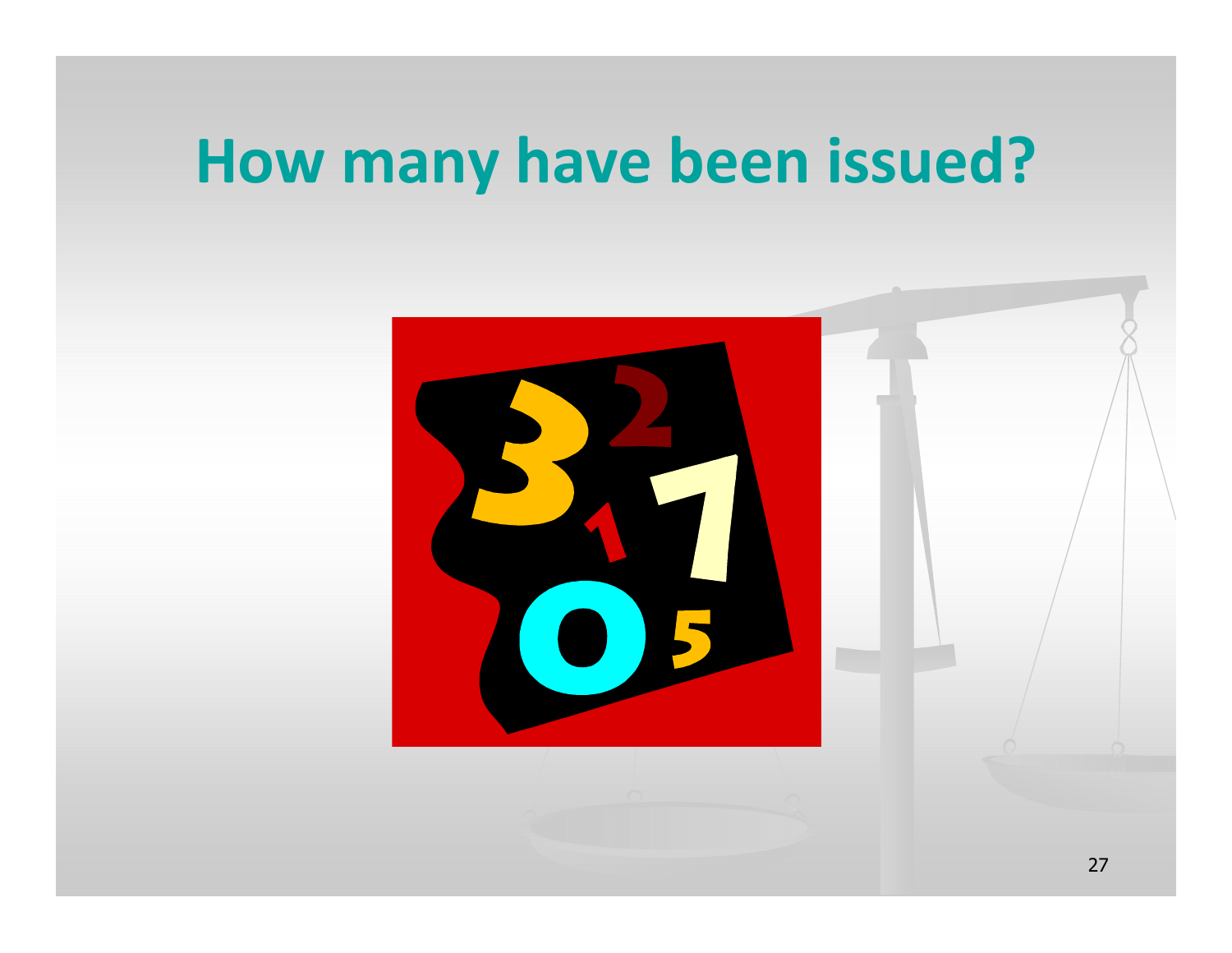### What would we do differently?

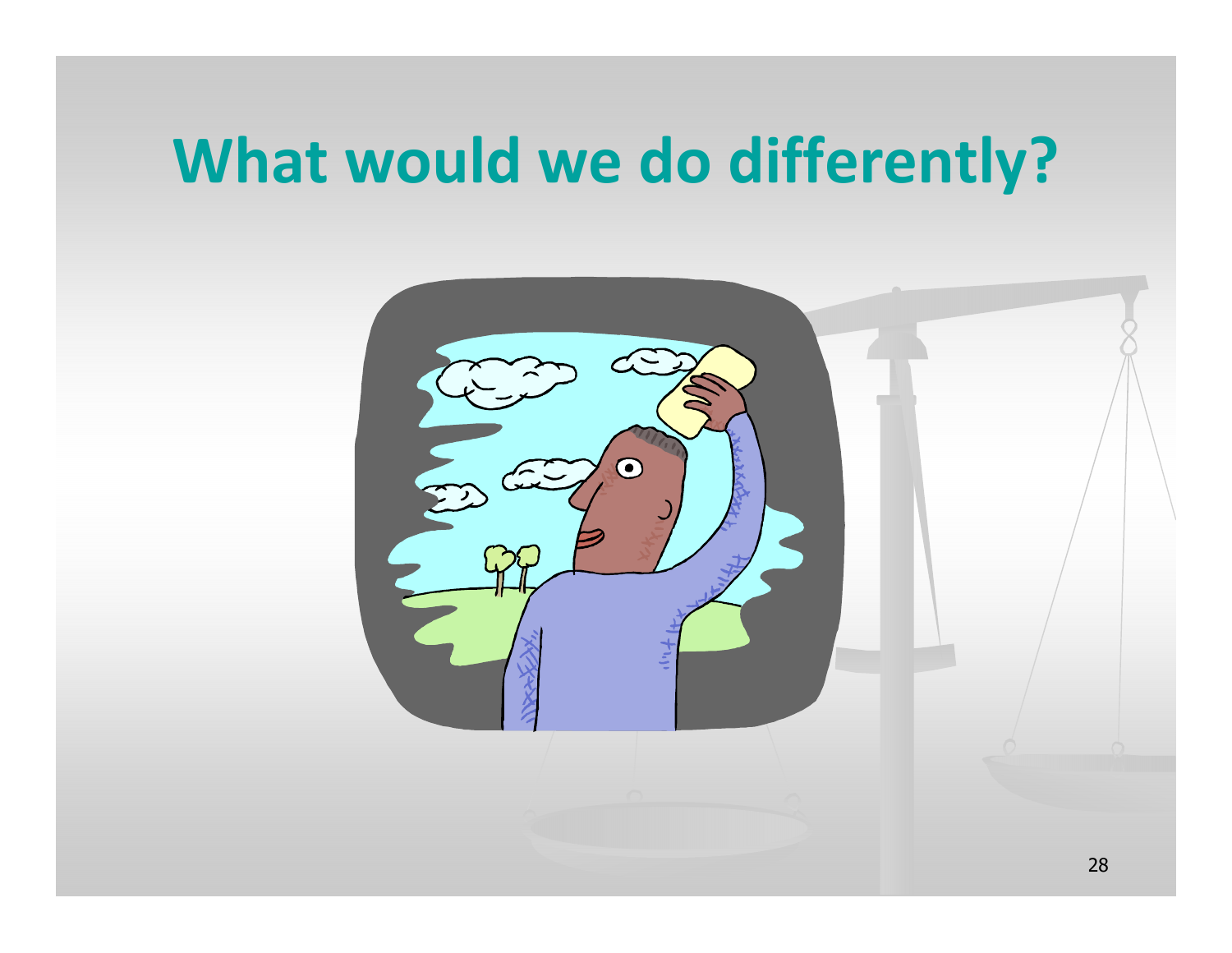### Resources

- Civil No Contact Order: www.icasa.org
- SAPO chart of state laws (by ABA with VRLC updates)
- T. Courtwatch: Reflections on Justice - Analyzing the Impact and Application of the Sexual Assault Protection Order in King County (April 2011) available online at: http://www.kcsarc.org/sites/default/files/CourtWatch%20Report%20April%202011.pdf
- VRLC Technical Assistance (TA) Team: Free legal TA! TA@victimrights.org

(617) 399-6720 (Boston office)(503) 274-5477 (Portland, OR office)